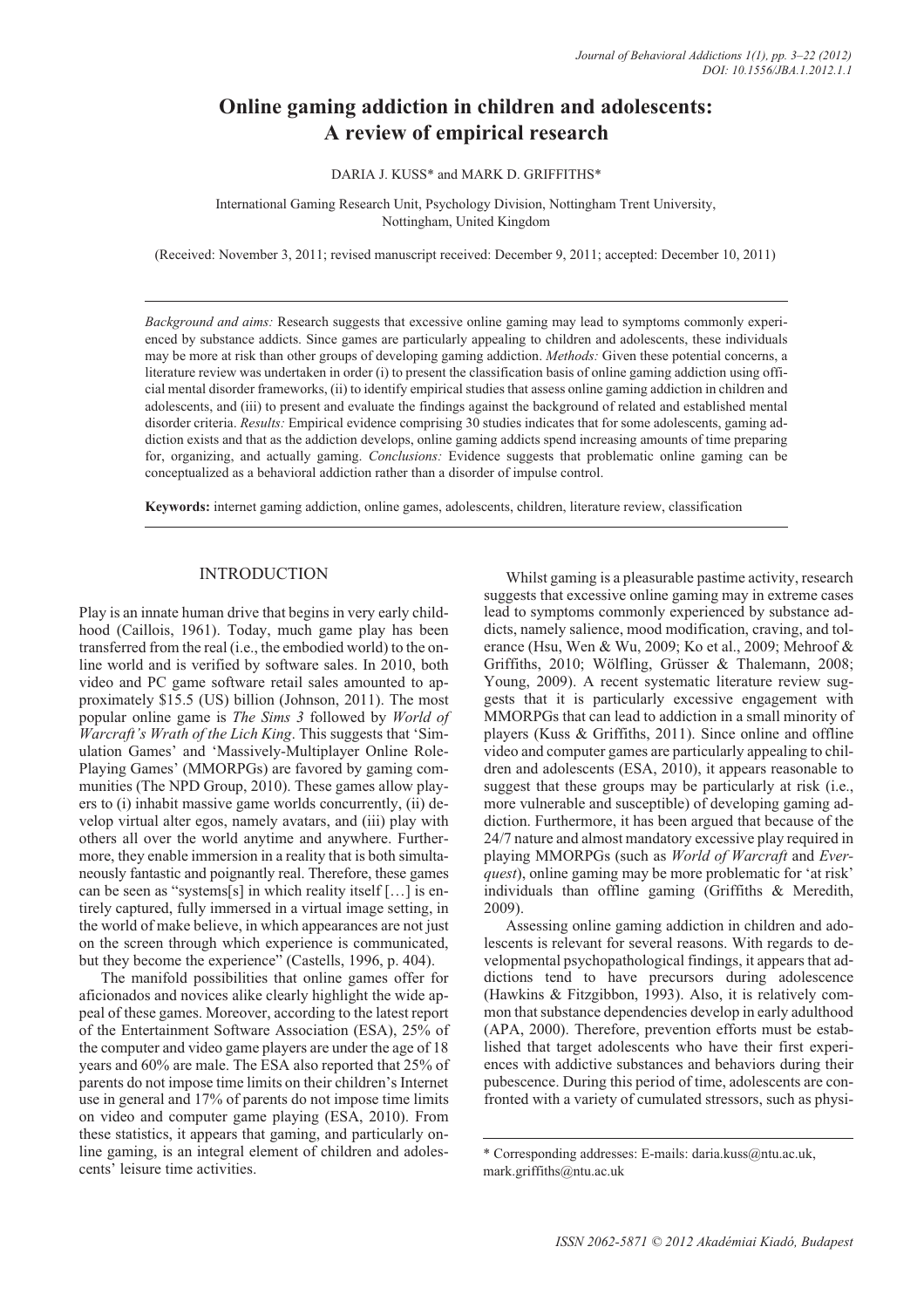cal and hormonal changes, as well as shifts in personal value and belief systems. Parental influence is diminished whereas the peer group gains more importance. Peer pressure may lead to a variety of problems (Silbereisen & Kastner, 1998) that may eventuate in the development of pathological behaviors, such as chemical and behavioral addictions (Wölfling & Müller, 2009).

Adolescents may use online games as a way of coping with stressors and gaming can become a dysfunctional media-focused coping strategy (Thalemann, 2009). Similarly, relationships between problematic gaming and the ways in which adolescents cope with stressors and frustrations have been reported (Wölfling, Thalemann & Grüsser, 2008). For instance, problematic gamers play games significantly more frequently than non-problematic gamers as a reaction to anger and frustration. Thus, they appear to use gaming as a strategy for emotion regulation in order to decrease negative feelings. This seems particularly problematic because those adolescents who play online games excessively are likely to get little chance to actually develop healthy ways of coping with stressors because they are constantly occupied with playing online games instead. Therefore, their psychosocial development may be significantly impaired. The consistent blocking out of and passive coping with stressful experiences is a strategy that may be successful in the short-term. However, viewed from a long-term perspective, it may limit the potential to have fundamental experiences that are necessary for developing a protective way to cope. In this case, it appears more likely that once new stressors appear, some adolescents continue to use escapist and media-focused coping mechanisms. This results in a vicious circle (Wölfling & Müller, 2009).

A wide variety of empirical and prospective studies have investigated the negative consequences of stressors upon psychological and physiological parameters when the former are inadequately dealt with. Accordingly, a repertoire of coping strategies that is underdeveloped may be seen as a risk factor for the development of a variety of negative psychological and psychosomatic problems. These entail direct effects on the immune system (Charlton, 2002) as well as negative affectivity (Kim et al., 2006) and psychosomatic problems (Batthyány, Müller, Benker & Wölfling, 2009). Moreover, adolescents aged 17–19 years treated for their pathological gambling and online gaming addiction at the Outpatient Clinic for Gaming Addictions in Mainz, Germany, have been found to suffer from depressive symptoms, anxiety, and somatization (Wölfling & Müller, 2009). Such clinical observations hint at the importance of assessing excessive and potentially pathological online gaming behavior.

### *Clinical diagnosis*

Behavioral addictions, such as online gaming addiction, have typically been categorized either within the frameworks of impulse control disorders or substance dependencies (Grüsser & Thalemann, 2006). To date, criteria developed for the diagnosis of online gaming addiction in empirical studies have been based on either the criteria for pathological gambling or the criteria for substance dependence. According to the American Psychiatric Association's (2000) official diagnosis, pathological gambling is an impulse control disorder not otherwise specified (see Table 1). The main characteristic of impulse control disorders is the "failure to resist an impulse, drive, or temptation to perform an act that is harmful to the person or to others" (APA, 2000, p. 663).

An alternative approach to assessing online gaming addiction is the reliance on the official criteria for substance dependence or the dependence syndrome (APA, 2000; WHO, 1992). The discriminative features of substance dependence include "a cluster of cognitive, behavioral, and physiological symptoms indicating that the individual continues use of the substance despite significant substance-related problems" (APA, 2000, p. 192). The relevant diagnostic items for substance dependence are presented below in Table 2.

Unlike pathological gambling, a diagnosis for substance dependence requires the presence of the respective criteria within a period of 12 months. Thus, it adds a time criterion to diagnosis that is relevant for the identification of genuine pathology. Moreover, another main distinguishing feature is the absence of a withdrawal criterion in the case of pathological gambling relative to substance dependence. Therefore, for pathological gambling, the actual activity of engaging in the potentially maladaptive behavior takes a prime role over any other possible negative consequences the engagement may result in. Typically, the reliance on substance dependence criteria is used for the classification of behavioral addictions (Batthyány & Pritz, 2009; Grüsser & Thalemann, 2006). With behavioral addictions such as online gaming ad-

- (2) needs to gamble with increasing amounts of money in order to achieve the desired excitement
- (3) has repeated unsuccessful efforts to control, cut back, or stop gambling
- (4) is restless or irritable when attempting to cut down or stop gambling
- (5) gambles as a way of escaping from problems or of relieving a dysphoric mood (e.g., feelings of helplessness, guilt, anxiety, depression)
- (6) after losing money gambling, often returns another day to get even ("chasing" one's losses)
- (7) lies to family members, therapist, or others to conceal the extent of involvement with gambling
- (8) has committed illegal acts such as forgery, fraud, theft, or embezzlement to finance gambling
- (9) has jeopardized or lost a significant relationship, job, or educational or career opportunity because of gambling
- (10) relies on others to provide money to relieve a desperate financial situation caused by gambling
- B. The gambling behavior is not better accounted for by a Manic Episode.

*Note:* The criteria presented originate from the American Psychiatric Association's taxonomy (2000, p. 674), which is similar to the World Health Organization's classification of pathological gambling within the category of "habit and impulse disorders, F63.0" (1992).

*Table 1.* Diagnostic criteria for 312.31 pathological gambling

A. Persistent and recurrent maladaptive gambling behavior as indicated by five (or more) of the following:

<sup>(1)</sup> is preoccupied with gambling (e.g., preoccupied with reliving past gambling experiences, handicapping or planning the next venture, or thinking of ways to get money with which to gamble)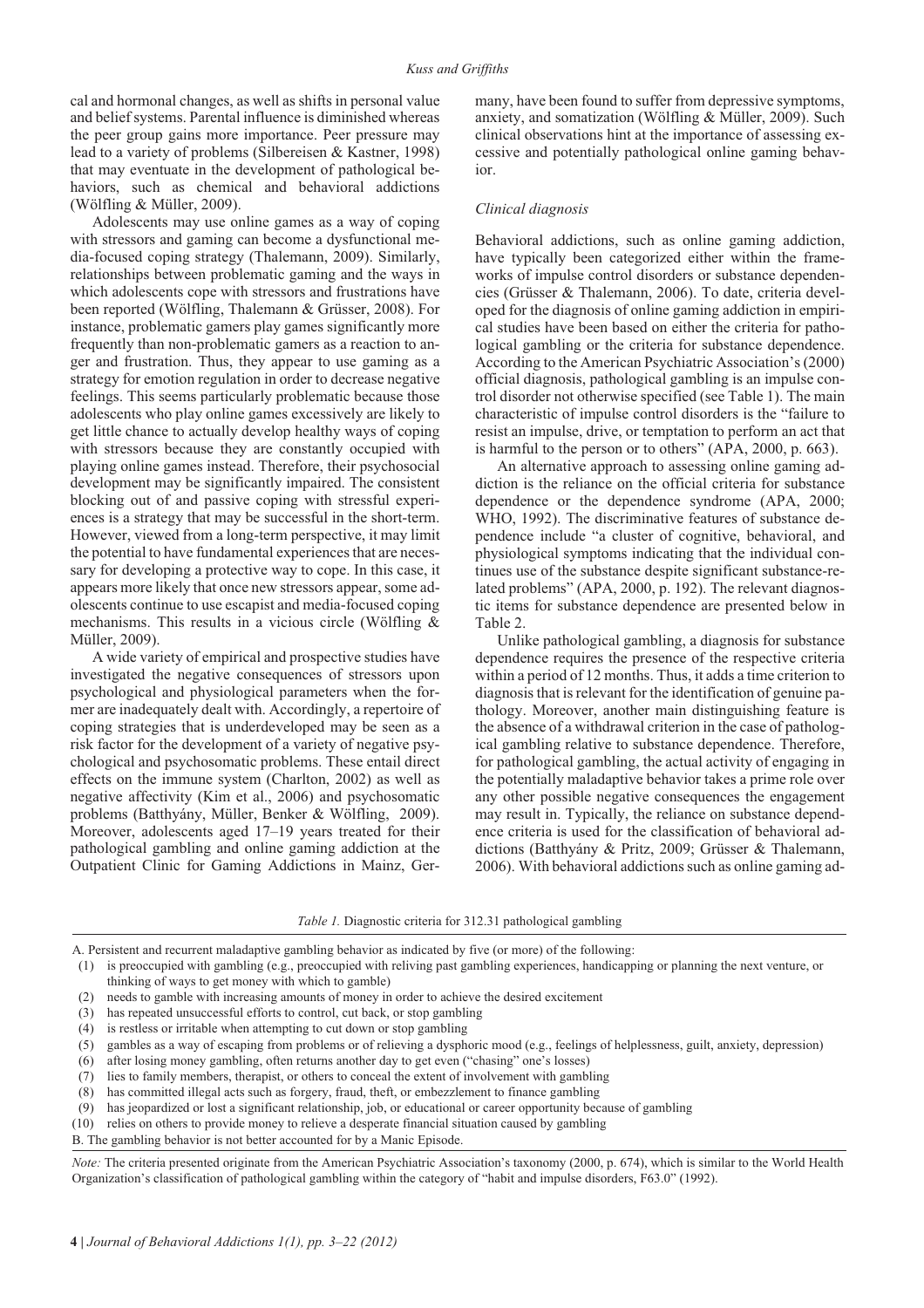#### *Table 2.* Criteria for substance dependence

A maladaptive pattern of substance use, leading to clinically significant impairment or distress, as manifested by three (or more) of the following, occurring at any time in the same 12-month period:

- (1) tolerance, as defined by either of the following:
	- (a) a need for markedly increased amounts of the substance to achieve intoxication or desired effect
	- (b) markedly diminished effect with continued use of the same amount of the substance
- (2) withdrawal, as manifested by either of the following:
	- (a) the characteristic withdrawal syndrome for the (respective) substance
	- (b) the same (or a closely related) substance is taken to relieve or avoid withdrawal symptoms
- (3) the substance is often taken in larger amounts or over a longer period than was intended
- (4) there is a persistent desire or unsuccessful efforts to cut down or control substance use
- (5) a great deal of time is spent in activities necessary to obtain the substance (e.g., visiting multiple doctors or driving long distances), use the substance (e.g., chain-smoking), or recover from its effects
- (6) important social, occupational, or recreational activities are given up or reduced because of substance use
- (7) the substance use is continued despite knowledge of having a persistent or recurrent physical or psychological problem that is likely to have been caused or exacerbated by the substance (e.g., current cocaine use despite recognition of cocaine-induced depression, or continued drinking despite recognition that an ulcer was made worse by alcohol consumption)

*Note:* The criteria presented originate from the American Psychiatric Association's classification of "substance dependence" (2000, p. 197), which is similar to the World Health Organization's classification of the "dependence syndrome" (1992).

diction, no psychotropic substances are ingested. Instead, the psychotropic effect results from biochemical changes in the body. These are triggered by rewarding activities that are then engaged in excessively (Holden, 2001).

Given the variety of potential classification frameworks for online gaming addiction, it appears to be crucial to evaluate each one individually. For this purpose, a literature review was undertaken. The specific aims of this review were to (i) present the classification basis of online gaming addiction using frameworks of officially recognized mental disorders as outlined in the current versions of the Diagnostic and Statistical Manual for Mental Disorders DSM-IV-TR (APA, 2000) and the International Classification of Mental and Behavioral Disorders ICD-10 (WHO, 1992), (ii) identify contemporary empirical studies that assess online gaming addiction in children and adolescents, and (iii) present and evaluate their findings against the background of the established official criteria. For this purpose, the empirical studies identified from the current scientific knowledge base will be delineated and evaluated.

### METHOD

The database *Web of Knowledge* was used to identify all empirical studies published through October 31, 2011. *Web of Knowledge* not only contains peer-reviewed articles and conference proceedings from various social sciences (e.g., medicine and psychology), but it also makes use of papers in the natural sciences and arts and humanities. Therefore, it can be considered to be considerably more comprehensive than other commonly used databases, such as *Psycinfo* or *PubMed*. For the purpose of broad coverage, further studies were accessed via *Google Scholar*. The search terms utilized to detect the relevant studies were "online gam\*", "Internet gam\*", "computer gam\*", "video gam\*", "addict\*", "dependen\*", "excess\*", and "patholog\*". The inclusion criteria upon which the studies were selected were: (i) the inclusion of empirically collected data, (ii) an assessment of online gaming addiction in some form, (iii) the inclusion of children and adolescents (aged 8–18 years) in the sample, (iv) publication in peer-reviewed journals, (v) full text availability, (vi) publication after the year 2000, and (vii) written in either English or German language since these are the authors' main languages. This timeframe was applied because

studies that were published earlier than 2000 were assumed to have a focus different from online games (i.e., they specifically assessed console or arcade video games without an equivalent on the Internet). Following the comprehensive literature search, 30 empirical studies were identified as meeting the inclusion criteria.

### RESULTS

Following a thorough review of the current empirical studies, the latter were classified in accordance with the diagnostic framework that the authors' utilized to identify potentially pathological online game use. Online gaming addiction in these 30 studies was assessed using different classification schemes. These included those based on the criteria for pathological gambling  $(n = 18)$ , those based on the criteria for substance dependence  $(n = 3)$ , those based on a combination of both pathological gambling and substance dependence  $(n = 3)$ , those based on parental referral  $(n = 2)$ , and those based on other miscellaneous classification criteria  $(n = 4)$ . Each of these will be described and subsequently evaluated. An overview is presented in Table 3.

# *Online gaming addiction based on the criteria for pathological gambling*

Based on the database literature search, 18 studies were identified that assessed online gaming addiction by means of using adapted diagnostic criteria for pathological gambling and impulse control disorders not otherwise specified (Chan & Rabinowitz, 2006; Dongdong, Liau & Khoo, 2011; Gentile, 2009; Gentile et al., 2011; Han et al., 2007, 2009; Kwon, Chung & Lee, 2011; Lemmens, Valkenburg & Peter, 2009, 2011a, 2011b; Rau, Peng & Yang, 2006; Thomas & Martin, 2010; van Rooij, Schoenmakers, van de Eijnden & van de Mheen, 2010; van Rooij, Schoenmakers, Vermulst, van de Eijnden & van de Mheen, 2011; Wan & Chiou, 2006a, 2006b, 2007).

In order to assess online gaming addiction, six studies (Chan & Rabinowitz, 2006; Han et al., 2007, 2009; Kwon et al., 2011; Rau et al., 2006; Thomas & Martin, 2010) used an adapted version of Young's (1998) Internet Addiction Scale (Widyanto & McMurran, 2004; Young, 1996a, 1996b,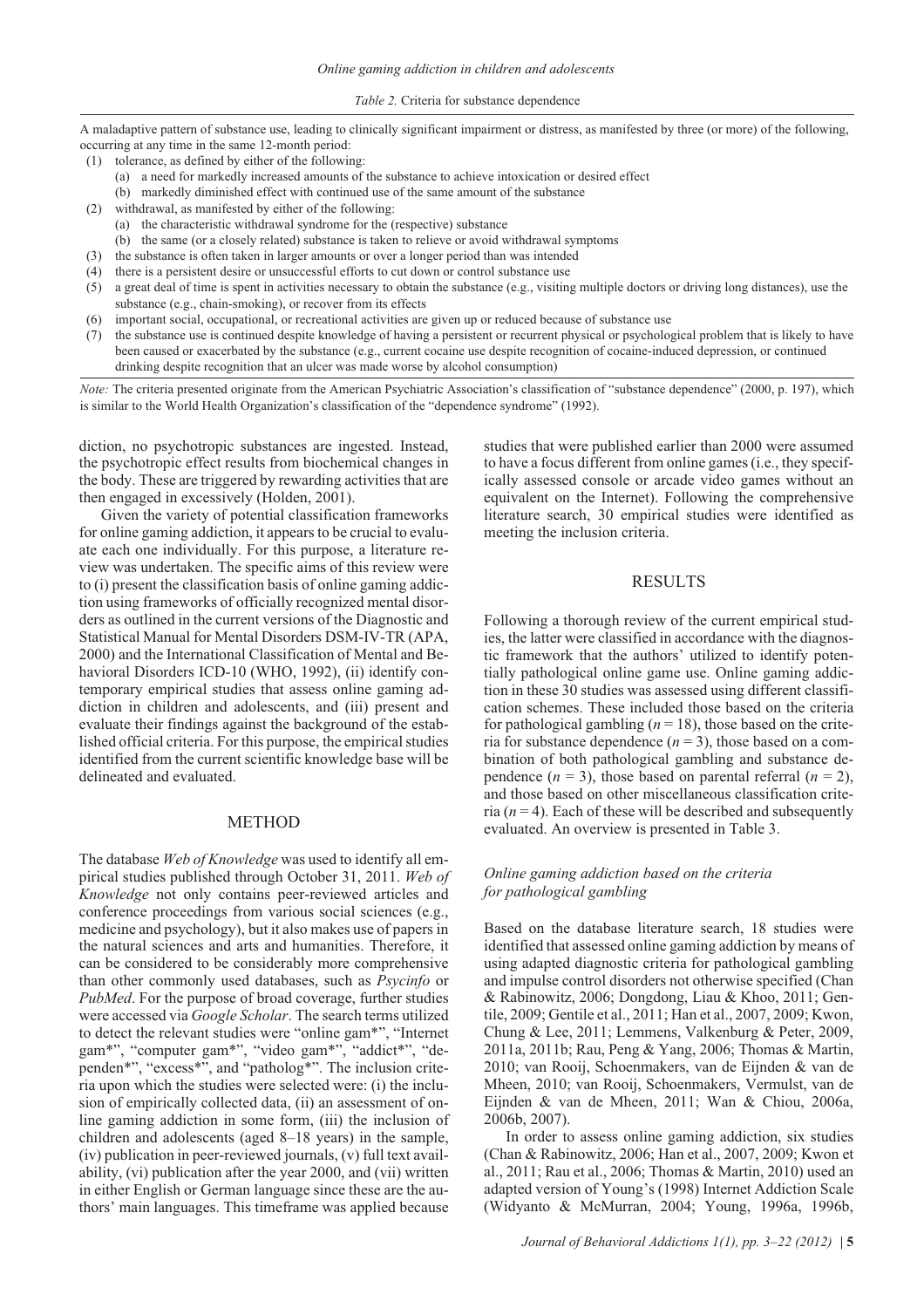*Kuss and Griffiths*

| Table 3. Overview of included empirical studies |  |
|-------------------------------------------------|--|
|-------------------------------------------------|--|

| Study                                                  | Sample and design                                                                                                                                                                         | Instruments                                                                                                                                                                                                                                                                                                                                                                                                           | Addiction criteria, symptoms and<br>prevalence                                                                                                                                                                                                                                                                                                                                                                                                                                                                                                       |
|--------------------------------------------------------|-------------------------------------------------------------------------------------------------------------------------------------------------------------------------------------------|-----------------------------------------------------------------------------------------------------------------------------------------------------------------------------------------------------------------------------------------------------------------------------------------------------------------------------------------------------------------------------------------------------------------------|------------------------------------------------------------------------------------------------------------------------------------------------------------------------------------------------------------------------------------------------------------------------------------------------------------------------------------------------------------------------------------------------------------------------------------------------------------------------------------------------------------------------------------------------------|
| Allison, von Wahlde,<br>Shockley and Gabbard<br>(2006) | $-N=1$ male adolescent play-<br>ing computer games exces-<br>sively (age = $18$ )<br>- Participant underwent<br>multidisciplinary assessment<br>for 3 days at a psychiatric clinic        | Variety of psychological tests incl.<br>WAIS, MMPI, psychiatric interviews,<br>and social work evaluation of his family                                                                                                                                                                                                                                                                                               | - "Game addiction"<br>- No specific diagnostic tool used<br>$-12-16$ h gameplay/day<br>- No sleep, limited real-life social con-<br>tacts<br>- Escapism motivation, obsession with<br>gaming<br>- Symptoms: gaming "overshadowed"<br>participant's life, continuously missed<br>classes at school, diminished energy,<br>poor concentration, fatigue, muscle ten-<br>sion                                                                                                                                                                            |
| Batthyány, Müller,<br>Benker and Wölfling<br>(2009)    | $-N = 1,231$ students (grades<br>$3-5$ ) in Vienna (46% female)<br>– Survey                                                                                                               | - Assessment of Computer Game Ad-<br>diction in Children - Revised (CSVK-R)<br>(Thalemann, Albrecht & Grüsser, 2004)                                                                                                                                                                                                                                                                                                  | - "Excessive computer game play" found<br>in 12% ( $n = 1,068$ ; 10% abusive, 3% de-<br>pendent behavior)<br>- Based on criteria of substance depend-<br>ence (DSM IV-TR and ICD-10)<br>- Distinction between normal, salient,<br>abusive and addicted                                                                                                                                                                                                                                                                                               |
| Bear, Bogusz and<br>Green (2011)                       | $-N = 102$ adolescents (age<br>range = $11-17$ years) from<br>out-patient psychiatric clinics<br>in Canada<br>- Surveys completed by chil-<br>dren and their parents                      | - Self-devised Computer/Gaming-sta-<br>tion Addiction Scale (CGAS) assessing<br>criteria derived from impulse-control<br>and substance-abuse disorder (based on<br>Ko, Yen, Chen, Chen & Yen, 2005b) on<br>a continuum<br>- Strength and Difficulties Question-<br>naire (Goodman, Ford, Simmons,<br>Gatward & Meltzer, 2000)<br>- Weiss Functional Impairment Rating<br>Scale-parent (WFIRS-P) (Weiss, 2008)         | - Addiction score significantly correlated<br>with higher difficulties, less prosocial be-<br>havior in both child and parent reports<br>(i.e., positive correlations with emotional,<br>conduct, and peer problems, and hyperac-<br>tivity, and negative correlation with<br>prosocial behavior), and functional im-<br>pairment (i.e., family, learning, life skills,<br>self-concept, and social activity)<br>- Clear distinction between increased<br>gaming time and addiction (gaming time<br>did not correlate with any of the mea-<br>sures) |
| Chan and Rabinowitz<br>(2006)                          | $-N = 72$ adolescents (8 <sup>th</sup> and<br>9 <sup>th</sup> grades) recruited from high<br>school and $N = 72$ parents<br>- Survey with sections for ado-<br>lescents and their parents | - Young's Internet Addiction Scale,<br>modified for VGs (YIAS-VG)<br>(Widyanto & McMurran, 2004) with<br>good internal consistency, reliability<br>and validity<br>- Time spent playing VGs, watching<br>TV, using the Internet<br>- Conners' Parent Rating Scale (CPRS;<br>Conners, Sitareinos, Parker & Epstein,<br>1998) incl. sections on oppositional, hy-<br>peractivity, inattention, and ADHD cate-<br>gories | - "Excessive console and Internet video<br>game use"<br>- 6 components of addiction: salience,<br>excessive use, neglecting work, anticipa-<br>tion, lack of control, neglecting social life                                                                                                                                                                                                                                                                                                                                                         |
| Chiu, Lee and Huang<br>(2004)                          | $-N = 1,228$ students in grades<br>5–8, sampled from 20 primary<br>and junior high schools in<br>Northern Taiwan<br>$-$ Survey                                                            | - Game Addiction Scale (based on<br>Buchman & Funk, 1996; Clymo, 1996)<br>- Demographics including academic<br>achievement<br>- Sensation seeking (including being as-<br>sertive, bold, and ambitious)<br>- Boredom Inclination Scale (based on<br>Farrell, 1990)                                                                                                                                                    | - "Video game addiction", unspecified<br>- 9-item self-devised scale that assesses<br>2 factors: game addiction and game con-<br>cern; $\alpha$ = 0.86<br>- Female gender, lower functioning,<br>higher sensation seeking, and higher<br>boredom inclination predict game addic-<br>tion                                                                                                                                                                                                                                                             |
| Choo, Gentile, Sim, Li,<br>Khoo and Liau (2010)        | $-N = 2,998$ primary and sec-<br>ondary school children in Sin-<br>gapore (73% males; mean age<br>$= 11$ years, $SD = 2$ years)<br>$-$ Survey questionnaire                               | - Pathological Video-Gaming Scale<br>(Gentile, 2009) based on DSM-IV crite-<br>ria for pathological gambling (min. 5/10)<br>criteria had to be fulfilled for diagnosis)<br>- General Media Habits Questionnaire<br>(GMHQ) (Anderson & Dill, 2000)<br>- Adult Involvement in Media Scale<br>(Anderson, Gentile & Buckley, 2007;<br>Gentile, Lynch, Linder & Walsh, 2004)                                               | - Prevalence of pathological gaming:<br>8.7% (12.6% boys, 4.7% girls)<br>- Compared to non-pathological gamers,<br>pathological gamers play $2 \times$ more, signif-<br>icantly more likely to have video-game<br>system in bedroom, visit LAN centres,<br>receive poorer grades, more impulse con-<br>trol problems, poorer social competence,<br>greater hostile cognitions, more<br>video-gaming related problems                                                                                                                                 |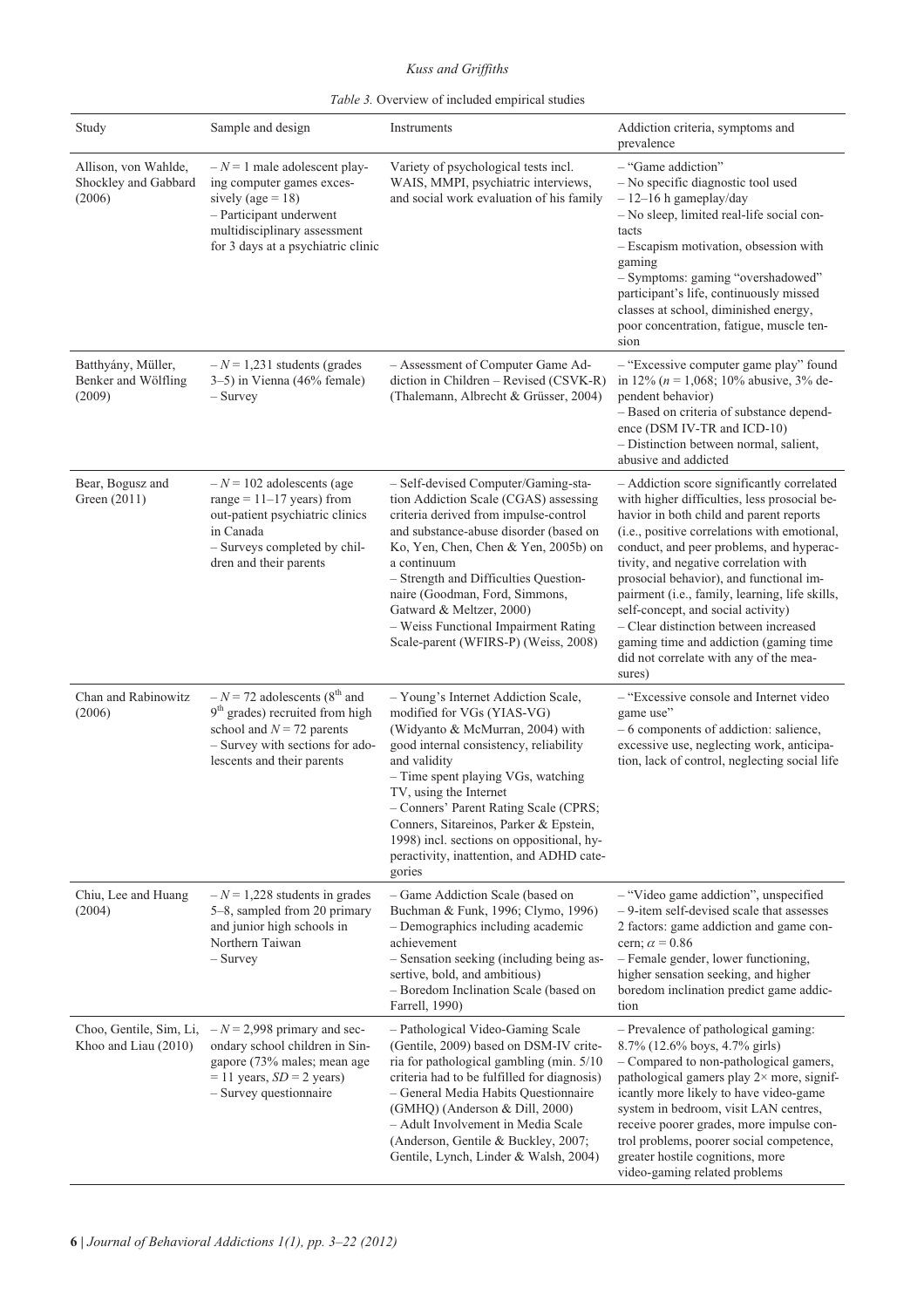| Study                                                      | Sample and design                                                                                                                                                                                  | Instruments                                                                                                                                                                                                                                                                                                                                                                                                                                                                                                                                                                                                                                                                                                                                                                                                                                                                                                                                                                                                                                                               | Addiction criteria, symptoms and<br>prevalence                                                                                                                                                                                                                                                                                                                                            |
|------------------------------------------------------------|----------------------------------------------------------------------------------------------------------------------------------------------------------------------------------------------------|---------------------------------------------------------------------------------------------------------------------------------------------------------------------------------------------------------------------------------------------------------------------------------------------------------------------------------------------------------------------------------------------------------------------------------------------------------------------------------------------------------------------------------------------------------------------------------------------------------------------------------------------------------------------------------------------------------------------------------------------------------------------------------------------------------------------------------------------------------------------------------------------------------------------------------------------------------------------------------------------------------------------------------------------------------------------------|-------------------------------------------------------------------------------------------------------------------------------------------------------------------------------------------------------------------------------------------------------------------------------------------------------------------------------------------------------------------------------------------|
| Choo, Gentile, Sim, Li,<br>Khoo and Liau (2010)<br>(cont.) |                                                                                                                                                                                                    | - Barratt Impulsiveness Scale (Patton,<br>Stanford & Barratt, 1995)<br>- Personal Strengths Inventory - II<br>(Liau, Chow, Tan & Senf, 2011)<br>$-$ Hostile cognition (Huesmann &<br>Guerra, 1997)<br>- General Mental Health Survey<br>(Crystal et al., 1994)<br>- Functional impairment (adapted from<br>Charlton, 2002)<br>- Raven's Standard Progressive Matri-<br>ces Plus (SPM Plus) (Raven, Styles &<br>Raven, 1998)                                                                                                                                                                                                                                                                                                                                                                                                                                                                                                                                                                                                                                               | (incl. health problems), fights with par-<br>ents over video games, getting little<br>sleep, being late for school, decrease in<br>social contacts, neglect of self-care, rely-<br>ing on friends for homework<br>- Amount of gaming itself insufficient to<br>define pathological gaming                                                                                                 |
| Cultrara and Har-El<br>(2002)                              | $-N = 1$ 17-year-old boy with<br>suprahyoid muscular hypertro-<br>phy caused by video game play<br>$-$ Case report                                                                                 | - Medical examinations<br>- Patient's history, physical, radiologic,<br>intraoperative, and pathologic finding                                                                                                                                                                                                                                                                                                                                                                                                                                                                                                                                                                                                                                                                                                                                                                                                                                                                                                                                                            | - "Excessive video game play"<br>- No specific diagnostic tool used<br>- Muscle hypertrophy secondary to in-<br>creased activity<br>- Patient stopped video game play and<br>within 4 months, submental mass de-<br>creased in size                                                                                                                                                       |
| Dongdong, Liau and<br>Khoo (2011)                          | $-N = 161$ secondary school<br>students in Singapore with<br>MMO gaming experience (age<br>range = $13-15$ years; mean age<br>$= 14$ years, $SD = 0.7$ years;<br>49% boys)<br>$-$ Questionnaire    | - Pathological Gaming Scale (Choo et<br>al., 2010): 10-item scale based on patho-<br>logical gambling criteria with acceptable<br>reliability (Cronbach's $\alpha$ = 0.75)<br>- Self Attribute Statement Scale (based<br>on Dittmar, 2005)<br>- MMO Player Motivation Scale (modi-<br>fied from Yee, 2007)<br>- Asian Adolescent Depression Scale<br>(Woo et al., 2004)                                                                                                                                                                                                                                                                                                                                                                                                                                                                                                                                                                                                                                                                                                   | - Pathological gaming explained as a<br>function of actual-ideal self-discrepancy,<br>depression, and escapism<br>- Ecapism found to have strongest direct<br>influence on pathological gaming<br>- No gender difference in pathological<br>gaming found                                                                                                                                  |
| Gentile, Choo, Liau,<br>Sim, Li, Fung and<br>Khoo (2011)   | $-N = 3,034$ children in grades<br>3 ( <i>n</i> = 743), 4 ( <i>n</i> = 711), 7 ( <i>n</i> =<br>916), 8 ( $n = 664$ ) from 6 sec-<br>ondary schools (5 boyschools)<br>$-2$ -year longitudinal study | - Pathological video game use (Gentile,<br>2009)<br>- Problematic gaming (Charlton, 2002)<br>- General Media Habits Questionnaire<br>(Gentile et al., 2004; Anderson et al.,<br>2007)<br>- Barratt Impulsiveness Scale (Patton et<br>al., 1995)<br>- Personal Strengths Inventory II (Liau<br>et al., 2011)<br>- Children's Empathic Attitudes Ques-<br>tionnaire (Funk, Fox, Chan & Curtiss,<br>2008)<br>- Normative beliefs about aggression<br>(Huesmann & Guerra, 1997)<br>- Hostile attribution bias (Crick,<br>1995)<br>$-$ Aggressive fantasies (Huesmann &<br>Eron, 1986; Nadel, Spellmann,<br>Alvarez-Canino, Lausell-Bryant &<br>Landsberg, 1996)<br>- Self-report of aggression (Linder,<br>Crick & Collins, 2002)<br>- Parent-family connectedness (Resnick<br>et al., 1997)<br>- ADHD screen (University of Massa-<br>chusetts Medical School, 2007)<br>- Asian adolescent depression scale<br>(Woo et al., 2004)<br>- Anxiety (Birmaher et al., 1997)<br>- Social phobia (Connor, Davidson,<br>Churchill, Sherwood & Weisler, 2000)<br>- School performance | - "Pathological gaming"<br>- Definition based on APA criteria: min.<br>5/10 items endorsed for pathology classi-<br>fication<br>- Pathological gaming prevalence: 9%<br>- Risk factors for pathological gaming:<br>much gaming, low social competence,<br>greater impulsivity<br>- Outcomes of pathological gaming: de-<br>pression, anxiety, social phobias, lower<br>school performance |

# *Table 3 (cont.)*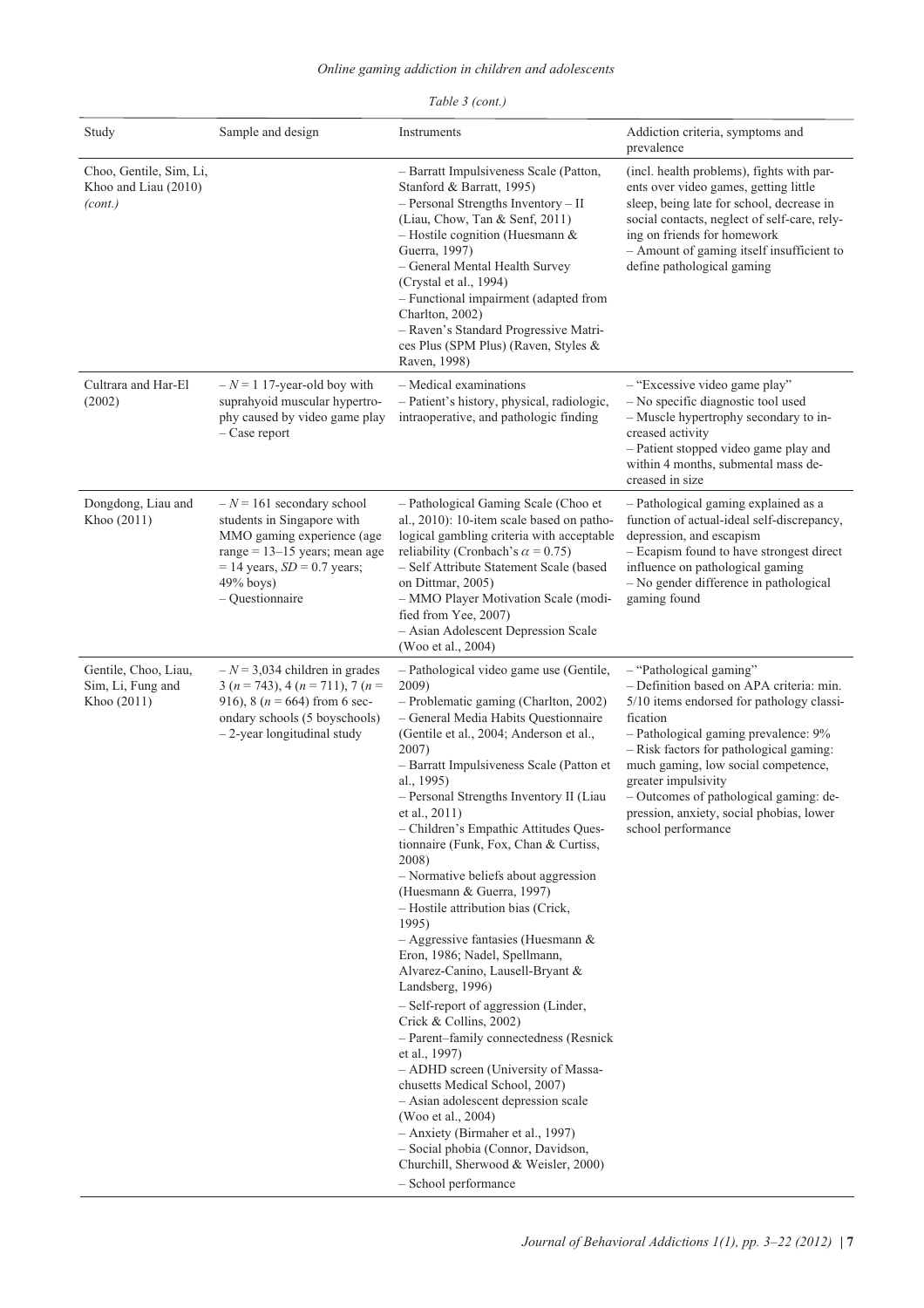*Kuss and Griffiths*

| Study                                                            | Sample and design                                                                                                                                                                                                                                                                                                                                                                                                                           | Instruments                                                                                                                                                                                                                                                                    | Addiction criteria, symptoms and<br>prevalence                                                                                                                                                                                                                                                                                                                                                                                                                                                 |
|------------------------------------------------------------------|---------------------------------------------------------------------------------------------------------------------------------------------------------------------------------------------------------------------------------------------------------------------------------------------------------------------------------------------------------------------------------------------------------------------------------------------|--------------------------------------------------------------------------------------------------------------------------------------------------------------------------------------------------------------------------------------------------------------------------------|------------------------------------------------------------------------------------------------------------------------------------------------------------------------------------------------------------------------------------------------------------------------------------------------------------------------------------------------------------------------------------------------------------------------------------------------------------------------------------------------|
| Gentile (2009)                                                   | - Stratified sample of $N =$<br>1,178 US residents $(8-18)$<br>years) with equal gender and<br>age distribution<br>$-20$ min omnibus online<br>survey                                                                                                                                                                                                                                                                                       | - Pathological Gaming Scale (pathologi-<br>$cal = satisfies min. 6/11$ criteria)<br>- Several items for children's<br>video-game habits (adapted from Ander-<br>son et al., 2007; Gentile et al., 2004)                                                                        | $-8.5\%$ of gamers (88% gamers in total<br>sample) classified as pathological<br>- Compared to non-pathological gamers,<br>pathological gamers were significantly<br>more likely to play for more years,<br>play more frequently and for more time,<br>be more familiar with video-game rating<br>symbols, have worse grades ins school,<br>have difficulties with attention and<br>ADHD, have more health problems, feel<br>addicted to games and have friends that<br>were addicted to games |
| Grüsser, Thalemann,<br>Albrecht and<br>Thalemann (2005)          | $-N = 323$ children, age range =<br>11–14 years, $M = 12$ years,<br>$SD = 1$ ; 54% males<br>$-$ Questionnaire distributed in<br>school                                                                                                                                                                                                                                                                                                      | - Assessment of Computer Game Ad-<br>diction in Children - Revised (CSVK-R)<br>(Thalemann et al., 2004)                                                                                                                                                                        | - "Excessive computer/video game play"<br>present in 9% of sample<br>- Based on criteria of substance depend-<br>ence (DSM IV-TR and ICD-10)<br>- Distinction between normal, salient,<br>abusive and addicted                                                                                                                                                                                                                                                                                 |
| Han, Lee, Na, Ahn,<br>Chung, Daniels, Haws<br>and Renshaw (2009) | $-N = 62$ children with ADHD<br>$(52$ males; mean age = 9 years,<br>$SD = 2$<br>- Questionnaire and visual con-<br>tinuous performance test                                                                                                                                                                                                                                                                                                 | - Internet Addiction Scale (Young,<br>1996b; Korean version) with good<br>internal consistency<br>- ADHD rating scale (So, Noh, Kim,<br>Ko & Koh, 2002)<br>- Computerized Neurocognitive Func-<br>tion Test (Kim et al., 2006)                                                 | $-52\%$ comorbidity between "Internet<br>video game addiction" and ADHD                                                                                                                                                                                                                                                                                                                                                                                                                        |
| Han, Lee, Yang, Kim,<br>Lyoo and Renshaw<br>(2007)               | $-N = 79$ male excessive<br>Internet game players and 75<br>healthy controls recruited from<br>high schools in South Korea<br>(mean age = 16 years, $SD =$<br>1 year)<br>- Self-report questionnaires<br>and genotyping                                                                                                                                                                                                                     | - Internet Addiction Scale (Young,<br>1998) with good internal consistency<br>- Reward dependence (RD) scale of<br>Cloninger's Temperament and Character<br>Inventory<br>- Frequencies of 3 dopamine<br>polymorphisms<br>- SCID I (First, Gibbon, Spitzer &<br>Williams, 1996) | - "Excessive Internet game players" have<br>higher prevalence of Taq1A1 and low ac-<br>tivity (COMTL) alleles                                                                                                                                                                                                                                                                                                                                                                                  |
| Kim and Kim $(2010)$                                             | $-$ Phase 1:<br>$N = 1,422.5$ <sup>th</sup> graders (47% fe-<br>males, mean $age = 12 \text{ years}$ ) re-<br>cruited from 7 private elemen-<br>tary schools in South Korea<br>$-$ Phase 2:<br>$N = 1998$ <sup>th</sup> graders (mean age<br>$= 15$ years) from private junior<br>high school<br>$-$ Phase 3:<br>$N = 393 11$ <sup>th</sup> graders<br>$(50\%$ females, mean age = 18<br>years) from 2 public high<br>schools<br>$-$ Survey | - Problematic Online Game Use Scale<br>(based on Armstrong, Phillips & Saling,<br>2000; Caplan, 2002; Charlton &<br>Danforth, 2007; Lee & Ahn, 2002;<br>Young, 1999) with good reliability, con-<br>vergent and discriminant validity                                          | - "Problematic online game use"<br>- Criteria assessed: euphoria, health<br>problem, conflict, failure of self-control,<br>preference for virtual relationship                                                                                                                                                                                                                                                                                                                                 |
| King and Delfabbro<br>(2009)                                     | $-N$ = 38 (23 adolescents (15)<br>males, mean age $= 16$ years,<br>$SD = 1$ ; video game playing =<br>15 hrs/week, $SD = 12$ hours);<br>15 adults (11 males, mean age<br>$=$ 30 years, $SD = 7$ ; video game<br>playing $= 18$ hrs/week, SD<br>$= 11$<br>- Pilot interview study with<br>7 semi-structured group inter-<br>views                                                                                                            | - Questions on playing motivations, and<br>psychosocial context of excessive video<br>game playing behavior                                                                                                                                                                    | - "Excessive video game play"<br>- No specific diagnostic measure used<br>- Online Role-playing Games more re-<br>warding than casual games $\rightarrow$ more ad-<br>dictive                                                                                                                                                                                                                                                                                                                  |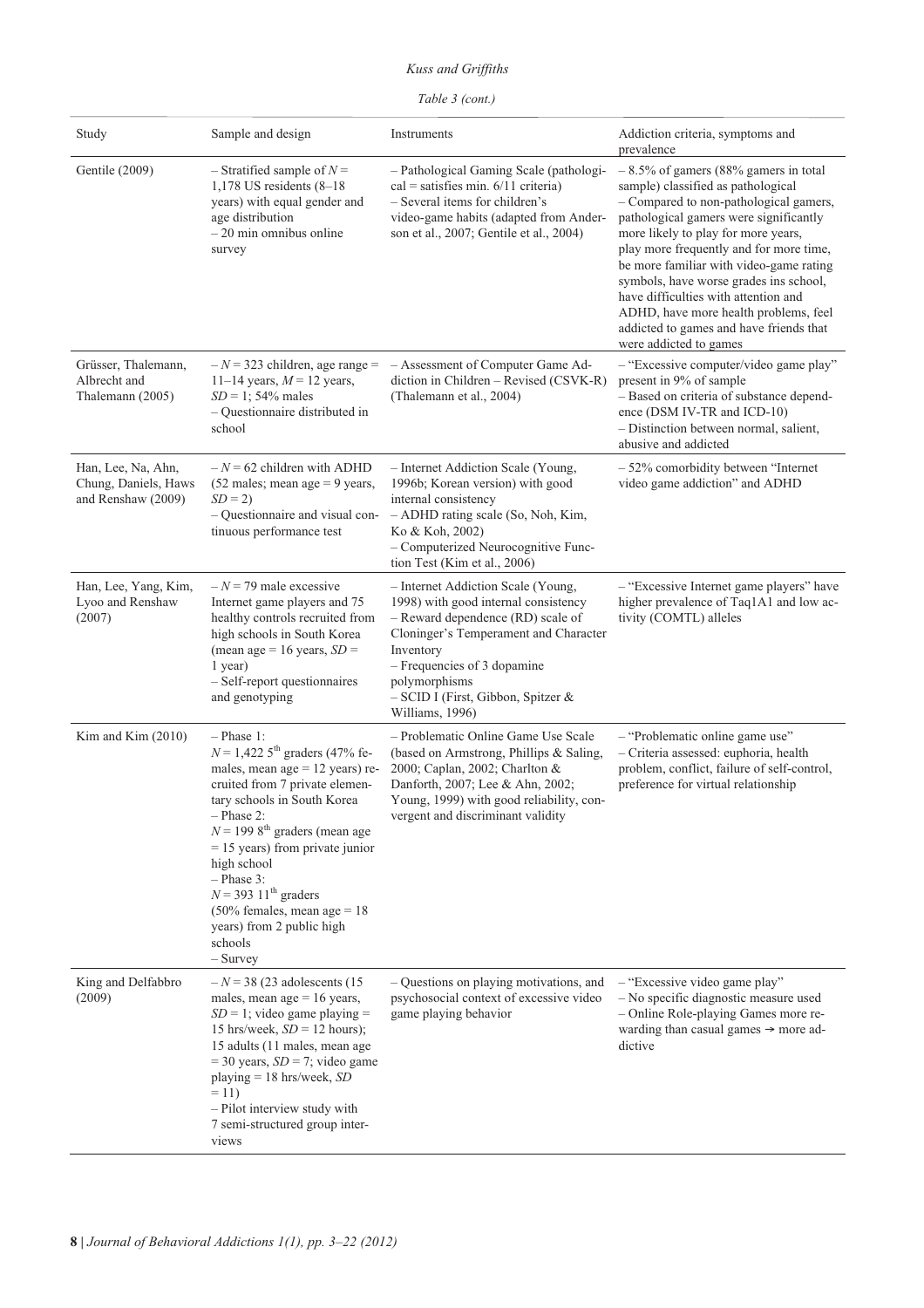| Study                                    | Sample and design                                                                                                                                                                                                                                   | Instruments                                                                                                                                                                                                                                                                                                                                                                                                                                                                        | Addiction criteria, symptoms and<br>prevalence                                                                                                                                                                                                                                                                                                      |
|------------------------------------------|-----------------------------------------------------------------------------------------------------------------------------------------------------------------------------------------------------------------------------------------------------|------------------------------------------------------------------------------------------------------------------------------------------------------------------------------------------------------------------------------------------------------------------------------------------------------------------------------------------------------------------------------------------------------------------------------------------------------------------------------------|-----------------------------------------------------------------------------------------------------------------------------------------------------------------------------------------------------------------------------------------------------------------------------------------------------------------------------------------------------|
| Ko, Yen, Chen, Chen<br>and Yen $(2005a)$ | $-N = 221$ online game playing<br>adolescents (63% males; mean<br>$age = 13.8 \text{ years}, SD = 0.7$<br>years, range = $13-15$ years) re-<br>cruited in junior high school<br>$-$ Survey                                                          | - Chinese Internet Addiction Scale<br>(Chen, Weng, Su, Wu & Yang, 2003):<br>continuous measure including 26 items<br>that assess five dimensions, namely<br>compulsive use, withdrawal, tolerance,<br>interpersonal relationships, health and<br>time management (Cronbach's $\alpha$ = 0.96)<br>- Rosenberg Self-Esteem Scale<br>(Rosenberg, 1965)                                                                                                                                | - Males significantly more likely to be<br>addicted to playing online games than fe-<br>males<br>- For males, older age, lower self-esteem,<br>and lower daily life satisfaction predicted<br>online gaming addiction                                                                                                                               |
|                                          |                                                                                                                                                                                                                                                     | - Questionnaire for Playing Online<br>Games to asses age of gaming begin,<br>time and money spent playing, location<br>of play, and motives for play; daily life<br>satisfaction and total number of<br>stressors encountered in daily life                                                                                                                                                                                                                                        |                                                                                                                                                                                                                                                                                                                                                     |
| Kwon, Chung and Lee<br>(2011)            | $-N = 1,136$ middle school stu-<br>dents in Seoul, Korea (61%<br>males; mean age $= 14$ years,<br>$SD = 0.5$<br>$-$ Questionnaire                                                                                                                   | - Internet Game Addiction (IGA)<br>(modified from Young, 1996a)<br>- Real-Ideal Self Discrepancy (R-I self)<br>(Hoge & McCarthy, 1983)<br>- The Escape from Self Scale (Shin,<br>1992)<br>- Current Negative Mood Scale (Lee,<br>1991)<br>- Peer Intimacy Scale (Ray & Cohen,<br>1997), Korean version<br>- Perceived Parent-Child Relationship<br>Scale – Parent (Lee, 1981)<br>- Perceived Parental Supervision Scale<br>(Korean Institute of Criminal Justice)<br>Policy, 1998) | - Main finding: IGA is a consequence of<br>escape from self<br>- IGA most strongly predicted by escape,<br>followed by perceived parent hostility,<br>real-ideal self discrepancy, and parental<br>supervision<br>- Study provides empirical evidence for<br>Baumeister's escape from self theory<br>(Baumeister, 1991)                             |
| Lemmens, Valkenburg<br>and Peter (2011b) | $-N = 851$ Dutch adolescents<br>$(543$ gamers; age range $11-17$<br>years, $M = 13.9$ , $SD = 1.4$ ; 51%<br>male)<br>$-2$ -wave panel study including<br>a paper- and pencil survey dis-<br>tributed in schools                                     | - Pathological gaming (Lemmens et al.,<br>2009) with good convergent validity and<br>criterion<br>validity<br>- Time spent on games<br>- UCLA Loneliness Scale (Russell,<br>1996)<br>- Satisfaction with Life Scale (Diener,<br>Emmons, Larsen & Griffin, 1985)<br>- Social competence (based on<br>Buhrmester, Furman, Wittenberg &<br>Reis, 1988; Inderbitzen & Foster, 1992)<br>- Self-Esteem Scale (Rosenberg,<br>Schooler & Schoenbach, 1989)                                 | - "Pathological gaming"<br>- Criteria: salience, tolerance, mood<br>modification, relapse, withdrawal, con-<br>flict, problems<br>- Social competence, self-esteem, and<br>loneliness predicted pathological gaming<br>six months later<br>- Low psychosocial well-being is ante-<br>cedent and loneliness is consequence of<br>pathological gaming |
| Lemmens, Valkenburg<br>and Peter (2011a) | $-N = 851$ Dutch adolescents<br>(age range 11–17 years, $M =$<br>13.9, $SD = 1.4$ ; 51% male; 540<br>game players, 30% female)<br>$-2$ -wave panel study including<br>a paper and pencil survey that<br>was distributed in schools                  | - Pathological gaming (Lemmens et al.,<br>2009) with good convergent validity<br>and criterion validity<br>$-$ Time spent on games<br>- Violent game play (games played<br>analyzed for violent content using Pan-<br>European Game Information database<br>using weighted measure of time spent<br>on violent games)<br>- Physical Aggression Subscale of<br>Aggression Questionnaire (Buss &<br>Perry, 1992)                                                                     | - "Pathological gaming"<br>- Salience, tolerance, mood modification,<br>relapse, withdrawal, conflict, problems<br>- More gaming predicted more time<br>spent on gaming six months later<br>- Pathological gaming increased physical<br>aggression in boys                                                                                          |
| Lemmens, Valkenburg<br>and Peter (2009)  | $-2$ independent samples of<br>Dutch game-playing adoles-<br>cents ( $N = 352$ and 369) re-<br>cruited from 6 schools of sec-<br>ondary education (32% girls;<br>age range: 12–18 years, mean<br>$age = 15 \text{ years}, SD = 1.5$<br>$-2$ surveys | - Game Addiction Scale for Adolescents<br>with good reliabilities and concurrent<br>validity<br>- Time spent on games<br>- UCLA Loneliness Scale (Russell,<br>1996)<br>- Satisfaction with Life Scale (Diener<br>et al., 1985)                                                                                                                                                                                                                                                     | $-$ "Game addiction"<br>- Criteria measured: salience, tolerance,<br>mood modification, relapse, withdrawal,<br>conflict, problems<br>- Game addiction correlated with use,<br>loneliness, life satisfaction, social compe-<br>tence, and aggression                                                                                                |

# *Table 3 (cont.)*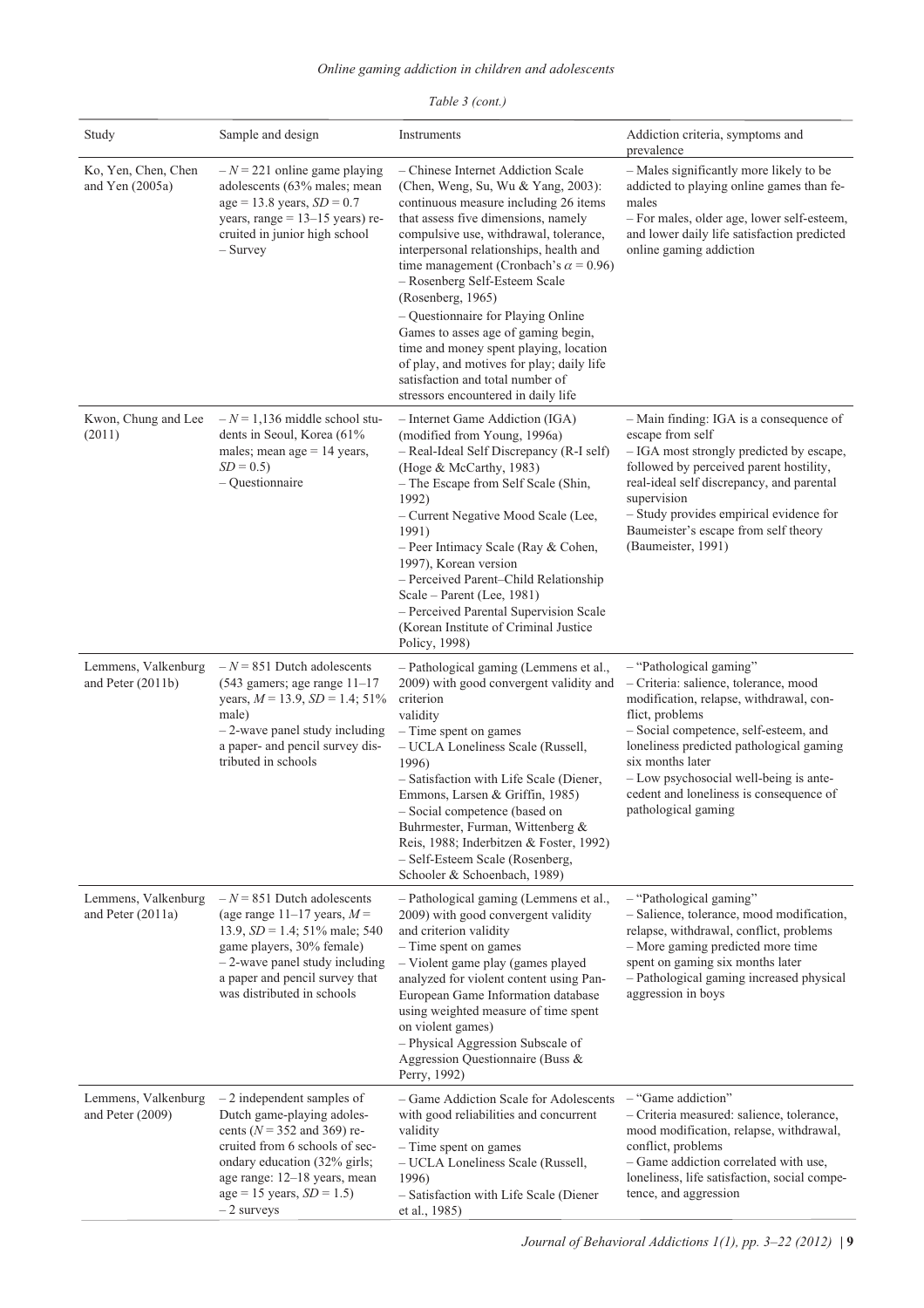# *Kuss and Griffiths*

| Study                                                                                    | Sample and design                                                                                                                                                                                                                                                | Instruments                                                                                                                                                                                                                                                             | Addiction criteria, symptoms and<br>prevalence                                                                                                                                                                                                                                                                                                                                                                                                                              |
|------------------------------------------------------------------------------------------|------------------------------------------------------------------------------------------------------------------------------------------------------------------------------------------------------------------------------------------------------------------|-------------------------------------------------------------------------------------------------------------------------------------------------------------------------------------------------------------------------------------------------------------------------|-----------------------------------------------------------------------------------------------------------------------------------------------------------------------------------------------------------------------------------------------------------------------------------------------------------------------------------------------------------------------------------------------------------------------------------------------------------------------------|
| Lemmens, Valkenburg<br>and Peter (2009)<br>(cont.)                                       |                                                                                                                                                                                                                                                                  | - Social competence (based on<br>Buhrmester et al., 1988; Inderbitzen<br>& Foster, 1992)<br>- Physical Aggression Subscale of Ag-<br>gression Questionnaire (Buss & Perry,<br>1992)                                                                                     |                                                                                                                                                                                                                                                                                                                                                                                                                                                                             |
| Rau, Peng and Yang<br>(2006)                                                             | $-N = 64$ , age range: 9–20; $n =$<br>26 expert players (only males),<br>$n = 38$ novices (16 females);<br>education levels: from elemen-<br>tary to graduate school<br>- Experimental study                                                                     | - Internet Addiction Self-test (IAT;<br>based on Young, 1996a)<br>- Experiment: Participants were playing<br>Diablo in cybercafe                                                                                                                                        | $-$ "Internet addiction" found in 8%<br>- Discrepancy between self-report and<br>questionnaire scores                                                                                                                                                                                                                                                                                                                                                                       |
| Rehbein, Kleimann<br>and Mößle (2010)                                                    | $-N = 44,910$ German 9 <sup>th</sup> grad-<br>$ers (mean age = 15 years,$<br>$SD = 1$ ; 51% male; mean VG<br>usage/day = $2$ hrs)<br>- German nationwide survey,<br>conducted by Criminological<br>Research Institute of Lower<br>Saxony (KFN)                   | - Video Game Dependency Scale based<br>on Internet Addiction Scale (Hahn &<br>Jerusalem, 2001) adapted for video<br>game dependency (Rehbein &<br>Borchers, 2009) with good discrimina-<br>tory power                                                                   | - "Video game dependency": diagnosed<br>in 3% of males, 0.3% of females<br>$-3\%$ classified as at risk and 2% as de-<br>pendent on video games (mainly boys:<br>5% at risk and 3% dependent; girls: 0.5%<br>are at risk and 0.3% are dependent)<br>$-90\%$ of youths at risk, 91% of depend-<br>ents are males<br>- Based on ICD-10 criteria of depend-<br>ency<br>- Criteria: preoccupation/salience, con-<br>flict, loss of control, withdrawal symp-<br>toms, tolerance |
| Salguero and Moran<br>(2002)                                                             | $-N = 223$ Spanish adolescents<br>(age range: 13-18 years, mean<br>$age = 15 \text{ years}, SD = 1; 53\%$<br>male)<br>- Questionnaires distributed<br>during tutorials in school                                                                                 | - Problem Video Game Playing Scale<br>(PVP; self-devised scale,<br>unidimensional, acceptable internal<br>consistency, good construct validity)<br>- Severity of Dependence Scale<br>(Gossop et al., 1995)<br>$-$ Demographics                                          | - "Problem video game playing"<br>- Self-devised questionnaire (9 items) as-<br>sessing problem video game playing<br>based on DSM criteria for substance de-<br>pendence and pathological gambling<br>present in previous year cross-validated<br>with results of Severity of Dependence<br>Scale (Gossop et al., 1995)                                                                                                                                                    |
| Skoric, Teo and Neo<br>(2009)                                                            | $-N = 333$ elementary school<br>video gamers from Singapore<br>(age range $= 8 - 12$ years, mean<br>$age = 10 years, SD = 1; 54%$<br>males, 57% Chinese, 34%<br>Malay)<br>- Two-survey studies                                                                   | - Assessment of addiction tendencies<br>(based on APA, 2000; Danforth, 2003)<br>with good internal reliability<br>- Assessment of engagement tendencies<br>(based on Brown, 1991)<br>- Demographics<br>- Amount of time spent playing video<br>games<br>- School grades | - "Video game addiction"<br>- Criteria: behavioral salience, conflict,<br>withdrawal symptoms (based on Brown,<br>1991, 1993) and further unspecified<br>DSM-IV items                                                                                                                                                                                                                                                                                                       |
| Thomas and Martin<br>(2010)                                                              | $-N = 1,326$ students (990 sec-<br>ondary and 335 college stu-<br>dents, 657 females, grades<br>7–13) and $N = 705$ (509 fe-<br>male, mean age $= 22$ years,<br>$SD = 7$ , 84% Australian) uni-<br>versity students<br>- Questionnaire distributed in<br>schools | - Addiction (adapted from Fisher, 1994;<br>Young, 1998)<br>$-$ Participation habits                                                                                                                                                                                     | - "Video-arcade/computer game/<br>Internet addiction"<br>- Salience, mood modification, tolerance,<br>withdrawal, loss of control, conflict, re-<br>lapse, and escape (min. 5/8 met for addic-<br>tion classification)<br>$-$ Addiction to video-arcade games (4%),<br>computer games $(5%)$ and the Internet<br>(5%)<br>- Prevalence of social computer game us-<br>ers $(55\%)$ and Internet addiction $(56\%)$                                                           |
| Van Rooij,<br>Schoenmakers,<br>Vermulst, van den<br>Eijnden and van de<br>Mheen $(2011)$ | $-N = 3,048$ Dutch adolescent<br>online gamers (first four classes<br>of Dutch secondary school, age<br>range: $13-16$ )<br>- Sample stratified according to<br>region, urbanization, and edu-<br>cation level                                                   | - Compulsive Internet Use Scale<br>(Meerkerk, Van den Eijnden, Vermulst<br>& Garretsen, 2009) with good concur-<br>rent, construct validity, and internal con-<br>sistency<br>- Weekly hours online gaming<br>- Rosenberg's Self-Esteem Scale                           | - "Online video game addiction" found<br>in 3%, representative of 1.5% of 13-16<br>years old Dutch children<br>- Loss of control, preoccupation, con-<br>flict, withdrawal symptoms, and coping                                                                                                                                                                                                                                                                             |

(Rosenberg et al., 1989)

*Table 3 (cont.)*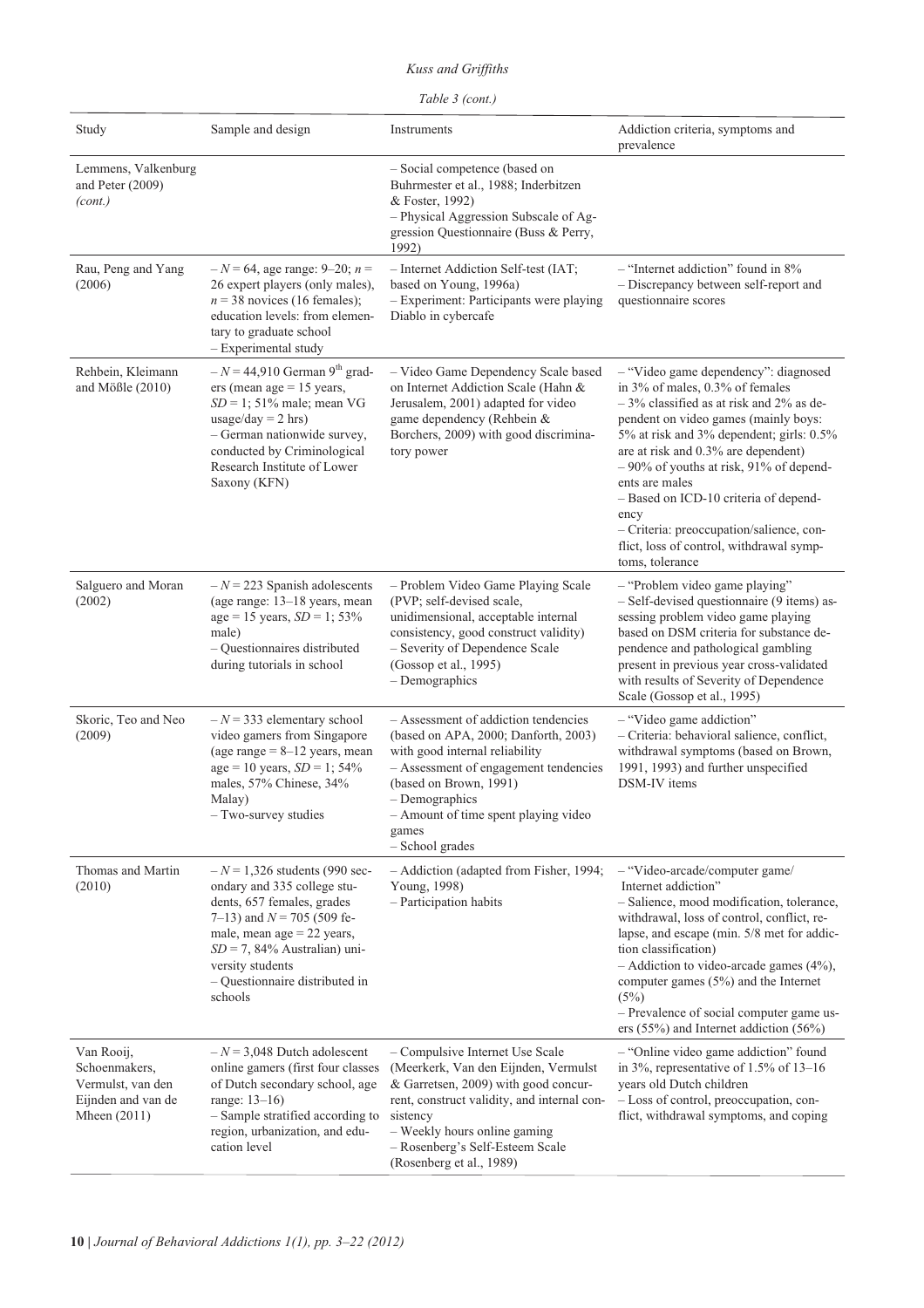#### *Online gaming addiction in children and adolescents*

| Study                                                                                               | Sample and design                                                                                                                                                                                               | Instruments                                                                                                                                                                                                                                                                                                                                                                                                                   | Addiction criteria, symptoms and<br>prevalence                                                                                                                                                                                                                                                                                                                       |
|-----------------------------------------------------------------------------------------------------|-----------------------------------------------------------------------------------------------------------------------------------------------------------------------------------------------------------------|-------------------------------------------------------------------------------------------------------------------------------------------------------------------------------------------------------------------------------------------------------------------------------------------------------------------------------------------------------------------------------------------------------------------------------|----------------------------------------------------------------------------------------------------------------------------------------------------------------------------------------------------------------------------------------------------------------------------------------------------------------------------------------------------------------------|
| Van Rooij,<br>Schoenmakers,<br>Vermulst, van den<br>Eijnden and van de<br>Mheen $(2011)$<br>(cont.) | - Repeated cross-sectional sur-<br>vey study with a longitudinal<br>cohort based on Dutch Monitor<br>Study Internet and Youth in-<br>cluding a 1 hour questionnaire<br>completed in schools                     | - UCLA Loneliness Scale (Russell,<br>Peplau & Cutrona, 1980)<br>- Depressive Mood List (Engels,<br>Finkenauer, Meeus & Dekovic, 2001;<br>Kandel & Davies, 1986; Kandel &<br>Davies, 1982)<br>- Revised Social Anxiety Scale<br>for Children (La Greca & Stone,<br>1993)                                                                                                                                                       |                                                                                                                                                                                                                                                                                                                                                                      |
| Van Rooij,<br>Schoenmakers, van<br>Mheen $(2010)$                                                   | $-N = 4,920$ (in 2007) and<br>4,753 (in 2008), mean age =<br>den Ejinden and van de 14, $SD = 1$ ; 78% Dutch adoles-<br>cents<br>- Survey study<br>- Data obtained from Monitor<br>Study Internet and Youth     | - Compulsive Internet Use Scale<br>(Meerkerk et al., 2009) with good con-<br>current, construct validity, and internal<br>consistency<br>- Online communications, games, and<br>other Internet functions                                                                                                                                                                                                                      | - Loss of control, preoccupation, con-<br>flict, withdrawal symptoms, and coping<br>- Online gaming has strongest associa-<br>tion with "Compulsive Internet Use"                                                                                                                                                                                                    |
| Wan and Chiou<br>(2006a)                                                                            | $-$ Study 1:<br>$N = 177$ Taiwanese adolescents<br>(age range: $16-24$ )<br>$-$ Study 2:<br>$N = 182$ frequent MMORPG<br>players (age range: 16–22)<br>- Survey studies                                         | - Internet Addiction Scale for high<br>schoolers in Taiwan with good internal<br>consistency, construct and discrimina-<br>tory validity (adapted from Lin & Tsai,<br>1999)<br>- Optimal experience/flow state (Choi,<br>Kim & Kim, 2000)<br>- Self-developed Two-factor Evaluation<br>on Needs for Online Games (TENO) to<br>measure intensity of psychological needs<br>on satisfaction and dissatisfaction di-<br>mensions | $-$ "Online game addiction"<br>- Compulsive use/withdrawal, tolerance,<br>related problems of family, school, and<br>health, and related problems of peer in-<br>teraction and finance                                                                                                                                                                               |
| Wan and Chiou<br>(2006b)                                                                            | $-N = 10$ Taiwanese adoles-<br>cents with online game addic-<br>tion (6 chosen from Internet<br>cafes, 4 were referred), 7 male,<br>8 students, all spent >48<br>hrs/week<br>in game<br>$-$ In-depth interviews | - Internet Addiction Scale for high<br>schoolers in Taiwan with good internal<br>consistency, construct and discrimina-<br>tory validity (adapted from Lin & Tsai,<br>1999)<br>- Sentence completion test and<br>semi-structured interviews, four realms:<br>$(1)$ surface motivations, $(2)$ source moti-<br>vations, $(3)$ self-conception, and $(4)$ in-<br>terpersonal relationships in real life                         | $-$ "Online game addiction"<br>- Emergent themes: (1) addicts' psycho-<br>logical needs and motivations; (2) online<br>games as the everyday focus of the ad-<br>$dicts$ ; (3) the interplay of real self and vir-<br>tual self; (4) online games as the compen-<br>satory or extensive satisfaction for ad-<br>dicts' needs; and (5) addicts' self-reflec-<br>tions |
| Wan and Chiou<br>(2007)                                                                             | $-$ Study 1:<br>$N = 199$ adolescents (age<br>range: 16-23)<br>$-$ Study 2:<br>$N = 426$ adolescents (age<br>range: 17-24)<br>- Survey studies                                                                  | - Internet Addiction Scale with good<br>internal consistency, construct and<br>discriminatory validity (adapted from<br>Lin & Tsai, 1999)<br>- Online Gaming Motivation Scale<br>(based on Choi & Kim, 2004; Chou &<br>Hsiao, 2000; Ng & Wiemer-Hastings,<br>2005)                                                                                                                                                            | - "Online game addiction"                                                                                                                                                                                                                                                                                                                                            |

### *Table 3 (cont.)*

1998). More specifically, the IAS assesses the following addiction components: (i) salience, (ii) excessive use, (iii) neglecting work, (iv) anticipation, (v) lack of control, and (vi) neglecting social life. The scale was found to have good internal consistency, reliability and validity (Widyanto & McMurran, 2004). In three studies, pathological gaming was measured by means of the Game Addiction Scale for Adolescents (Lemmens et al., 2009, 2011a, 2011b). The scale has good reliability and good concurrent, convergent and criterion validity, and measures the following addiction symptoms: salience, tolerance, mood modification, relapse, withdrawal, conflict, and problems (Lemmens et al., 2009).

In three other studies (Choo et al., 2010; Gentile, 2009; Gentile et al., 2011), pathological gaming was assessed using the Pathological Video Game Use Scale (Gentile, 2009). This scale uses the DSM-IV-TR criteria for pathological gambling and diagnoses addiction when at least five (of ten) symptoms are met. Similarly, in another study (Dongdong et al., 2011), the Pathological Video Gaming Scale (Choo et al., 2010) was used. It is yet another measure utilizing the official DSM-IV criteria for pathological gambling and includes ten items. Moreover, two studies have used the Compulsive Internet Use Scale (Meerkerk et al., 2009) to assess online video game addiction (van Rooij et al., 2010, 2011). The scale measures symptoms that relate particularly to the compulsive and impulse control elements of the behavior, including loss of control, preoccupation, conflict, withdrawal symptoms and coping. It was found to have good concurrent and construct validity, as well as good internal consistency (Meerkerk et al., 2009). Finally, three studies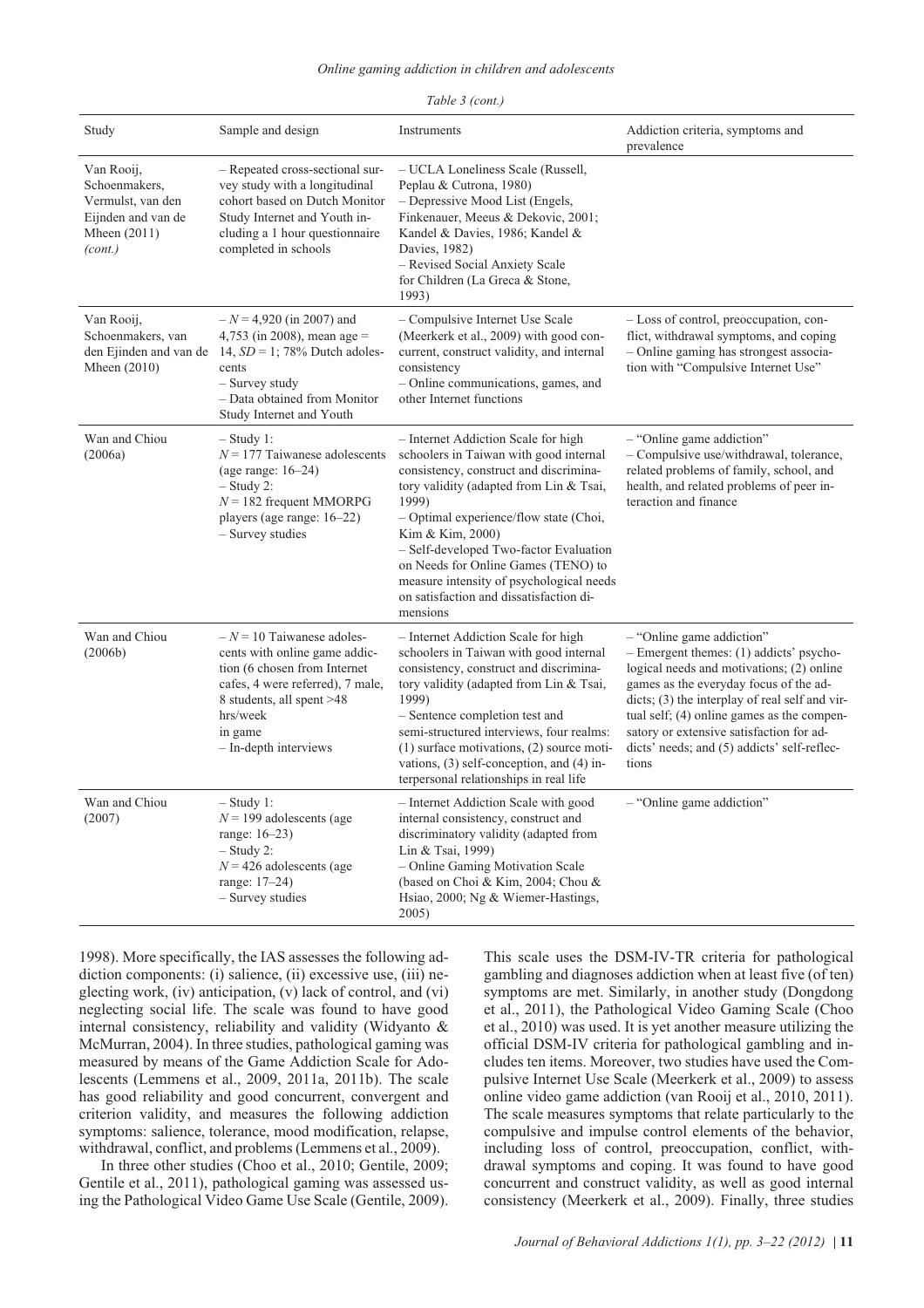used the adapted version of the Internet Addiction Scale<sup>1</sup> (Lin & Tsai, 1999). This scale measures compulsive use and withdrawal, tolerance, related problems of family, school, and health, and related problems of peer interaction and finance. It was found to have good internal consistency, construct and discriminatory validity (Lin & Tsai, 1999).

The samples used in these 18 studies included 72 adolescents in grades eight and nine (mean age  $= 15$  years,  $SD = 1$ year) as well as their parents (Chan & Rabinowitz, 2006), 62 children (mean age = 9 years,  $SD = 2$  years) with Attention Deficit Hyperactivity Disorder (ADHD) (Han et al., 2009), 154 male adolescents (mean age  $= 16$  years, *SD*  $= 1$  year), half of which were excessive Internet game players (Han et al., 2007), 161 secondary school students in Singapore with MMO experience (mean age  $= 14$  years,  $SD = 0.7$  years) (Dongdong et al., 2011), large samples (the respective sample sizes ranged from more than 800 to less than 5,000 participants) of Dutch adolescents (mean age = 14 years, *SD* = 1 year) (Lemmens et al., 2011a, 2011b; van Rooij et al., 2010) and adolescent Dutch online game players (*N*s = 721 and 3,048; age range = 13–17 years) (Lemmens et al., 2009; van Rooij et al., 2011), American youths ( $N = 1,178$ , age range = 8–18 years with equal gender and age distribution) (Gentile, 2009), Korean adolescents ( $N = 1,136$ , mean age = 14 years,  $SD = 0.5$  years; 61% male) (Kwon et al., 2011), and Singaporean youth ( $N = 2,998$ , mean age = 11 years,  $SD = 2$ years, 73% male), 64 children and adolescents (age range = 9–20 years) (Rau et al., 2006), 3,034 secondary school children (mean age  $= 11$  years,  $SD = 2$  years) (Gentile et al., 2011), 1,326 secondary school and college students (mean age = 22 years, *SD* = 7 years) (Thomas & Martin, 2010), 177 Taiwanese adolescents and young adults (age range = 16–24 years) (Wan & Chiou, 2006a, 2007), and 182 Taiwanese adolescent and young adult MMORPG players (age range = 16–22 years) (Wan & Chiou, 2006a), and ten Taiwanese adolescents with no explicit age specification with online game addiction (Wan & Chiou, 2006b).

With regards to classification, van Rooij et al. (2010) contend that compared to using the Internet for other applications (e.g., downloading, social networking, using messenger, chatting, blogging, etc.), online gaming has the strongest association with compulsive Internet use. This indicates that a subgroup of compulsive Internet users should be classified as compulsive online gamers. Based on these assessments, a prevalence estimate of compulsive Internet use in secondary school (age range  $= 9-16$  years) and college students (mean age = 21 years, *SD* = 6 years) was provided by four studies (Choo et al., 2010; Gentile et al., 2011; Thomas & Martin, 2010; van Rooij et al., 2011). Online video game addiction was found to be present in 3% of Dutch adolescent online gamers, which is representative of 1.5% of 13–16 year old Dutch adolescents (van Rooij et al., 2011). Pathological gaming was found in 8.5% of US youth online gamers (Gentile, 2009) and in 9% of secondary school children in Singapore (Choo et al., 2010; Gentile et al., 2011). Finally, 4%, 5%, and 5% of secondary school and

college students were found to be addicted to video-arcade games, computer games, and the Internet, respectively. In addition, lifetime participation, frequency, and duration of playing games as well as the prevalence of addiction was found to be larger for Internet and computer games relative to video-arcade games (Thomas & Martin, 2010).

In terms of play patterns and motivations, in comparison to a healthy control group, adolescent excessive Internet game players in South Korea were reported to play more, play longer, and to have higher reward dependence (Han et al., 2007). Similarly, children and adolescent expert online game players were reported to have started playing online games earlier and to play longer than novice players (Gentile, 2009; Rau et al., 2006). Also, the expert players underestimated the time they spent playing online games (Rau et al., 2006). Similarly, more time spent on games predicted gaming addiction (Choo et al., 2010; Gentile, 2009; Gentile et al., 2011; Lemmens et al., 2009, 2011a). Moreover, it has been reported that 'flow' state<sup>2</sup> during game play was not predictive of addiction. Related to this, the absence of playing online games generated dissatisfaction (Wan & Chiou, 2006a, 2006b). Furthermore, Taiwanese adolescent online game addicts indicated that playing online games was a focus in their lives and the interplay between their real and their virtual selves was important to them (Wan & Chiou, 2006b). In addition, another study of Taiwanese adolescent and young adults reported online game addicts exhibited higher intrinsic motivation to play games rather than an extrinsic motivation compared to non-addicted adolescents (Wan & Chiou, 2007). Finally, escapism appeared as the most important factor predicting Internet gaming addiction (Kwon et al., 2011) and pathological gaming (Dongdong et al., 2011), followed by perceived parent hostility, real-ideal self-discrepancy, and parental supervision (Kwon et al., 2011), and actual-ideal self-discrepancy and depression (Dongdong et al., 2011).

With respect to psychosocial characteristics, it has been reported that low social competence was related to pathological gaming (Choo et al., 2010; Lemmens et al., 2011b), and that psychosocial well-being and self-esteem predicted pathological gaming six months later, with the same being true for high loneliness (Lemmens et al., 2011b). Moreover, low psychosocial well-being was found to be an antecedent, whereas loneliness was a consequence of pathological gaming (Lemmens et al., 2011b). Similarly, studies have shown that game addiction correlates with loneliness (Lemmens et al., 2009; van Rooij et al., 2011), low self-esteem (van Rooij et al., 2011), low life satisfaction (Lemmens et al., 2009), and low social competence (Choo et al., 2010; Gentile et al., 2011; Lemmens et al., 2009) and that pathological gamers are significantly more likely to have decreasing social contacts compared to non-pathological gamers (Choo et al., 2010). With regards to aggression, ambivalent findings were reported. In one study, no association was found between playing video games and oppositional and/or aggressive behavior (Chan & Rabinowitz, 2006). In two other studies, time spent gaming and pathological gaming increased physical aggression in boys (Lemmens et al., 2009, 2011a) and was found to be related to having more hostile cognitions (Choo et al., 2010), and greater impulsivity was reported to be a risk factor for pathological gaming (Choo et al., 2010; Gentile et al., 2011). Moreover, online gaming addiction was found to be associated with lower grade point average and school performance (Chan & Rabinowitz, 2006; Choo et al., 2010; Gentile, 2009; Gentile et al., 2011).

 $<sup>1</sup>$  Lin and Tsai's scale (1999) is loosely based on Young's original</sup> Internet Addiction Test (1998). The former is a self-devised scale that shares the same name with Young's original scales since it measures a similar phenomenon.

 $2\text{ According to Csikszentmihalyi (1990), the flow state is character-}$ ized by an optimal experience, where the level of challenge of a task is matched with the person's skill.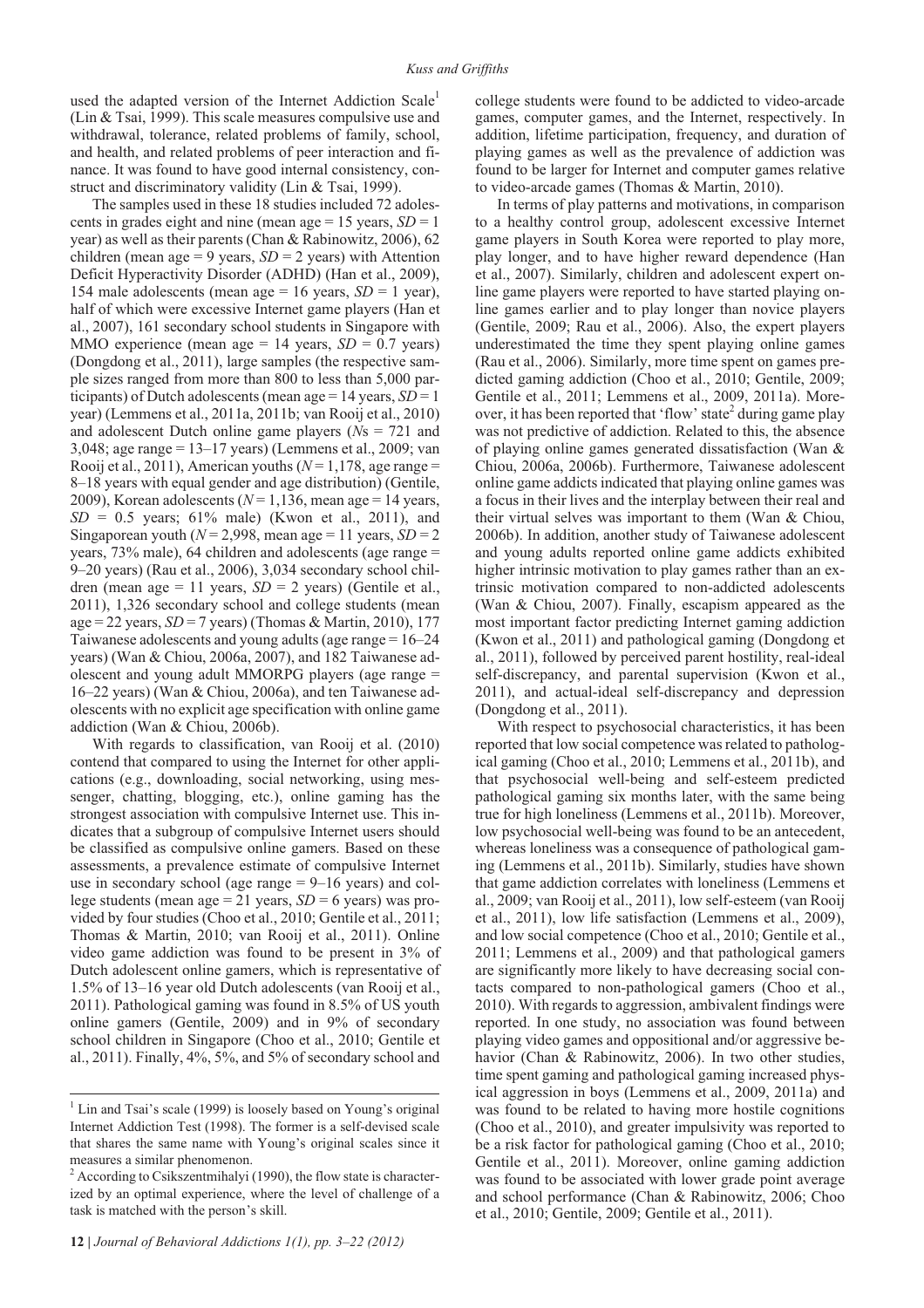Regarding comorbidity, findings indicate a significant association between time spent playing games for more than one hour per day and Internet addiction, inattention, and number and intensity of ADHD symptoms (Chan & Rabinowitz, 2006; Gentile, 2009). Similarly, it was reported that 52% of children who had previously been diagnosed with ADHD were diagnosed with Internet video game addiction as well (Han et al., 2009). Moreover, the outcomes of pathological gaming included depression (Dongdong et al., 2011; Gentile et al., 2011; van Rooij et al., 2011), anxiety, and social phobias (Gentile et al., 2011; van Rooij et al., 2011), as well as physical health problems, such as hand and wrist pain (Choo et al., 2010; Gentile, 2009), and neglect of self-care (i.e., skipping meals, and insufficient personal hygiene) (Choo et al., 2010). With regards to pathophysiology, one study has reported that adolescent excessive Internet game players had a significantly higher number of Taq1A1 and low activity alleles (COMTL) relative to a healthy control group (Han et al., 2007). This suggests that genetic polymorphisms contribute to online gaming addiction. Overall, the presented studies suggest that online gaming addiction is reasonably similar to pathological gambling. Moreover, research indicates that children and adolescents who use online games in a way that is clinically noticeable experience symptoms that are typically experienced by those suffering from pathological gambling. Nevertheless, a number of pathological gambling symptoms are not entirely commensurate with online gaming addiction. These include the involvement of money that is increased throughout the gambling career as well as borrowed from family members and friends, the chasing of losses, and engaging in illegal acts. In light of pathological gambling, these symptoms appear to clearly demarcate excessive engagement from addiction. Since this classification does not hold true for online gaming addiction, it appears questionable in how far an exclusive reliance on pathological gambling criteria for the classification of online gaming addiction is appropriate, particularly when considering the monetary involvement.

However, some evidence suggests that rather than playing for money, gamblers play for the excitement and get aroused by taking risks (APA, 2000). Risk taking, in this regard, may include making larger bets. Similarly, gamers can take risks when they play online games, such as choosing to fight high-level opponents and working together with new group members. Similarly, they often pay monthly subscription fees to participate in the game, and often buy in-game items. Therefore, even the criterion of monetary involvement for pathological gambling appears to have a near equivalent in gaming addiction. Nevertheless, the chasing of losses appears to be unique to pathological gambling. Consequently, while gaming addiction is closely related to pathological gambling due to symptom similarity, it cannot entirely be equated with pathological gambling as gaming addiction appears to manifest itself somewhat differently. Accordingly, exclusively basing a diagnosis of gaming addiction on an adaptation of pathological gambling criteria is insufficient.

# *Online gaming addiction based on the criteria for substance dependence*

Three studies were identified in the database search that adapted the official criteria for substance dependence in order to classify online gaming addiction (Batthyány et al., 2009; Grüsser et al., 2005; Rehbein et al., 2010). The basis of assessment were the official criteria for substance dependence and the dependence syndrome as based on the international classification manuals (APA, 2000; WHO, 1992). More specifically, in two studies (Batthyány et al., 2009; Grüsser et al., 2005), excessive computer game play was diagnosed with the Assessment of Computer Game Addiction in Children – Revised (Fragebogen zum Computerspielverhalten bei Kindern, CSVK-R; Thalemann et al., 2004). Using this instrument, computer game play is classified as pathological when children and adolescents score a minimum of seven out of 27 points on the scale. The psychometric qualities of the scale have been validated (Thalemann et al., 2004). Moreover, video game dependency was diagnosed with the Video Game Dependency Scale (Rehbein & Borchers, 2009) that was adapted from the Internet Addiction Scale<sup>3</sup> (Hahn & Jerusalem, 2001). It assesses the following addiction criteria: preoccupation and salience, conflict, loss of control, withdrawal symptoms, and tolerance. Its discriminatory power was found to be good (Rehbein & Borchers, 2009).

The studies included 1,231 Austrian students in grades three to five (mean age = 14 years,  $SD = 1$  year) (Batthyány et al., 2009), 323 children in Germany with a mean age of 12 years (*SD* = 1 year) (Grüsser et al., 2005), and a representative sample of 44,910 German ninth-graders with a mean age of 15 years (*SD* = 1 year) (Rehbein & Borchers, 2009). In terms of online gaming addiction prevalence, the German nationwide study indicated that 3% of the entire sample was classified as at-risk and 2% as being dependent on video games. Also, there appeared clear gender differences, with 91% of dependents being male. More specifically, 3% of male adolescents and 0.3% of female adolescents were diagnosed as dependent on playing video games, with 5% of males and 0.5% of females at-risk of developing dependence (Rehbein et al., 2010). Furthermore, using the cut-off point of 7, which includes both computer game abuse and addiction (i.e., dependence), it was reported that 9% of German children (Grüsser et al., 2005) and 12% of Austrian children (Batthyány et al., 2009) played computer games excessively. Of the latter,  $10\%$  were abusing computer games, whereas 3% were identified as dependent.

The primary motivation for playing video games was coping with daily stressors (Batthyány et al., 2009; Grüsser et al., 2005). Psychosocial problems that were found to be related to excessive computer game use included increased social conflict, stress (Batthyány et al., 2009), lower school achievement, increased truancy, and limited leisure time activities (Rehbein et al., 2010). Moreover, related psychopathological problems and comorbidities comprised concentration deficits, psychosomatic challenge, school phobia (Batthyány et al., 2009), reduced sleep time and increased suicidal ideations (Rehbein et al., 2010).

Analyzing these studies, it appears that the symptoms of online gaming addiction in children and adolescents are commensurate with the official symptoms for substance dependence. The only distinguishing feature is the lack of the ingestion of a psychoactive substance for people suffering from online gaming addiction. Moreover, the only nation-

<sup>3</sup> Similar to Lin and Tsai's scale (1999) Hahn and Jerusalem's Internet Addiction Scale (2001) is a self-devised measurement instrument that is not identical to Young's Internet Addiction Test (1998).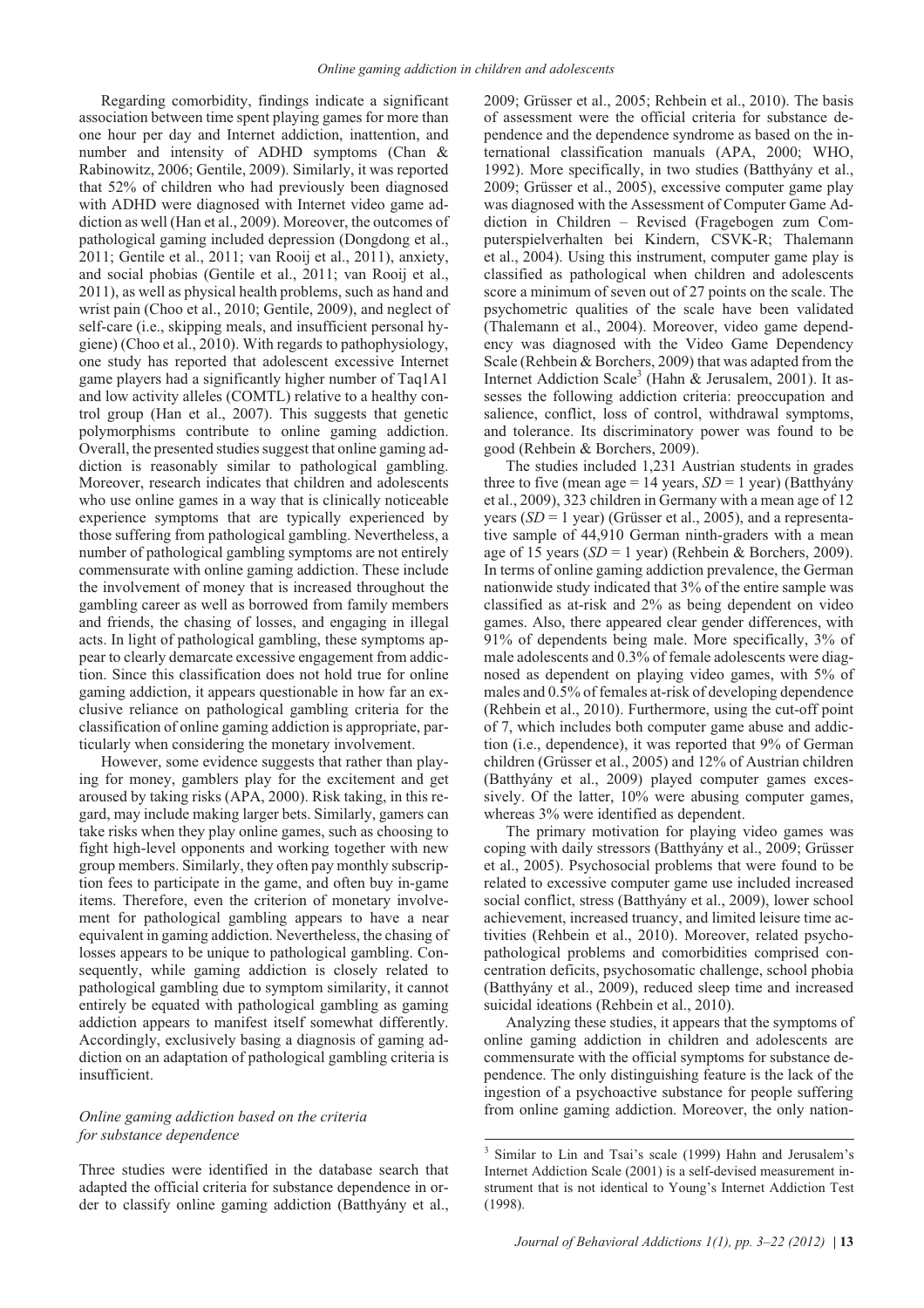wide prevalence study conducted in Germany (Rehbein & Borchers, 2009) suggests that 2% of adolescents are addicted to online games. This is an important finding as it appears to show that online gaming addiction appears to be a genuine health problem for youth. Furthermore, this is emphasized by the deleterious effect that online gaming addiction has on adolescent health, including anxiety, psychosomatic, psychosocial and academic problems, and suicidal ideation.

# *Online gaming addiction based on the criteria for both pathological gambling and substance dependence*

Three studies have made use of a classification framework based on self-devised scales combining both pathological gambling and substance dependence adapted criteria in order to diagnose potentially addictive online gaming behaviors (Bear et al., 2011; Salguero & Moran, 2002; Skoric et al., 2009). Salguero and Moran (2002) designed a 9-item scale that they cross-validated with results from the Severity of Dependence Scale (Gossop et al., 1995) in a sample of 223 Spanish adolescents aged 13–18 years. They reported that their Problematic Video Game Playing Scale measured a unidimensional construct, and had an acceptable internal consistency and good construct validity. Moreover, the authors concluded that problem video game play is similar to the dependence syndrome (Salguero & Moran, 2002).

Similarly, Skoric et al. (2009) developed a scale based on the American Psychiatric Association's criteria for pathological gambling and substance dependence (2000) as well as Danforth's classification of online game addiction (2003). The specific criteria included were behavioral salience, conflict, and withdrawal symptoms (based on Brown, 1991, 1993), as well as further unspecified DSM-IV symptoms (Skoric et al., 2009). They used a sample of 333 elementary school video gamers from Singapore aged 8–12 years. The findings indicated that online game addiction correlated negatively with performance in school. However, neither time spent playing games nor the engagement in games correlated with poor school performance (Skoric et al., 2009).

Bear et al. (2011) also created a scale that investigates both adolescents' as well as their parents' reports. It is based on criteria for Internet addiction for adolescents as proposed by Ko et al. (2005) and it includes the criteria for impulse control and substance abuse disorders. The items specifically assessing addiction criteria include (i) a preoccupation with computer/gaming-station activities, (ii) a failure to resist the impulse to use, (iii) tolerance, (iv) withdrawal,  $(v)$ longer than intended use, (vi) unsuccessful efforts to cut down, (vii) excessive efforts put into gaining access, and (viii) continued use despite the knowledge that it causes problems. Bear et al.'s Computer/Gaming-station Addiction Scale (CGAS) (2011) investigates these criteria on a continuum with addiction scores ranging from 8 to 40 points. In order to assess the patterns of computer and gaming station use in youth, they surveyed 102 adolescents aged between 11 and 17 years as well as their parents. The results indicate that the addiction score significantly correlated with experiencing more difficulties in life as well as less prosocial behavior as reported by both adolescents and their parents. Furthermore, the addiction score significantly correlated with functional impairments across multiple life domains, namely family, learning, life skills, self-concept, and social activity (Bear et al., 2011).

These studies highlight two important facts. First, although in all three cases the authors relied on both substance dependence and pathological gambling criteria in order to assess online gaming addiction, from the information provided it appears that their focus was weighted on diagnostic criteria for substance dependence. To be more precise, Salguero and Moran (2002) specifically point out that online gaming addiction in adolescents is similar to the dependence syndrome, which indicates that the former is a genuine addiction worthy of clinical management. Second, the studies were conducted in Singapore, Spain and Canada and therefore the results may have varied because of the sociocultural embedding of the participants in their respective home country. Consequently, it would appear highly important to assess culturally-relevant factors in online gaming addiction in children and adolescents. Depending on the sociocultural context in which gaming occurs, in addition to the connotations online gaming has, gaming practices, the prevalence of online gaming addiction, and online gaming addiction symptoms may differ. Future researchers should therefore be encouraged to assess online gaming addiction in children and adolescents cross-culturally, using assessment instruments that are commensurate with an official clinical diagnosis of the disorder, and that pay respect to the cultures they are used in.

### *Online gaming addiction based on parental reports*

In two studies (Allison et al., 2006; Cultrara & Har-El, 2002), the psychopathological status of two male adolescents addicted to online gaming was based on their parents' reports. Allison et al. (2006) reported the case of an 18-yearold male adolescent whose life, according to his parents, had been taken over by playing online role-playing games for up to 16 hours daily. The adolescent was admitted into a psychiatric hospital by his parents where he underwent a variety of psychological and psychiatric assessments for three days, including an intelligence test, a personality test, and diagnostic and psychosocially based interviews. His primary motivation was reported to be to escape from real life problems. His gaming resulted in a variety of psychosocial (limited real life social contacts, missing classes at school), psychosomatic (poor concentration, muscle tension), and psychopathological problems (diminished energy, fatigue) (Allison et al., 2006). Similar results have been noted in case studies of adult excessive gamers (Griffiths, 2010).

In a more unusual case, Cultrara and Har-El (2002) reported the account of a 17-year-old male adolescent who, during video game play, continuously moved his lower jaw up and down, repeatedly grimaced and swallowed, and protruded and retruded his tongue. This resulted in muscle hyperthrophy that was found to be secondary to the actual activity of his excessive video game playing. Once he stopped playing video games, the submental mass that he had developed decreased in size (Cultrara & Har-El, 2002).

The above studies are significant for general reasons. First, they provide a qualitative account of how adolescents experience online gaming addiction as well as the symptoms associated with it. These in-depth insights not only provide a more elaborate description of individual experience, but they aid researchers in discerning what consequences online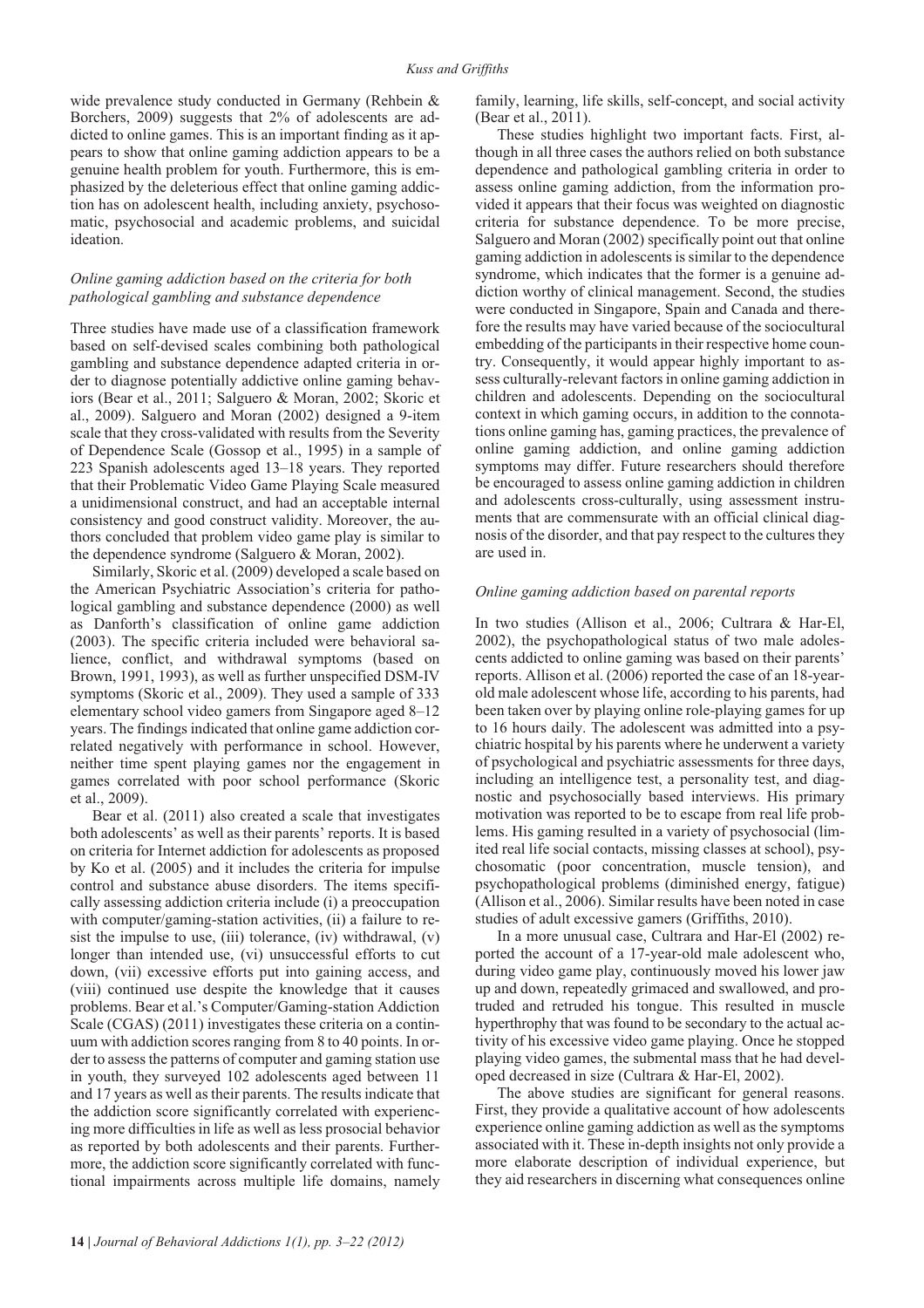gaming addiction can have for individual adolescents. Second, the studies highlight the fact that for many children and adolescents, it is their parents who initially realize that their children's online gaming extends beyond pure enjoyment of playing and can in fact be problematic.

In fact, a recent study suggests that contact with the Outpatient Clinic for Gaming Addictions in Mainz (Germany) was initiated by mothers of potentially addicted adolescents in 86% of the cases (Beutel, Hoch, Wölfling & Müller, 2011), suggesting that parental referral is important for some adolescents who have not yet discerned that their behavior may indeed be problematic. It also hints at the significance of social support particularly for adolescents because (i) they find themselves in critical periods of cognitive, behavioral, and social development during their adolescence, and (ii) they cannot overcome their problems by themselves and are thus in need of both social and professional assistance. Notwithstanding this, a professional evaluation of the situation and the adolescents' addiction status is an essential second step that may potentially lead to clinical treatment of online gaming addiction.

### *Online gaming addiction based on other miscellaneous classification criteria*

Four studies (Chiu et al., 2004; Kim & Kim, 2010; King & Delfabbro, 2009; Ko et al., 2005a) could not be categorized in any of the aforementioned frameworks. Each of these is addressed in turn. Chiu et al. (2004) aimed to assess video game addiction in 1,228 children and adolescents in grades 5–8 in Taiwan. They used the self-devised Game Addiction Scale (based on Buchman & Funk, 1996; Clymo, 1996) comprising a 9-item scale that assesses two factors, namely game addiction and game concern. The reported internal consistency has a Cronbach's  $\alpha$  of 0.86. Unfortunately, from the information the authors provide in their paper, it is unclear how their term "video game addiction" was defined and what kinds of symptoms it included. Moreover, none of the referenced articles specifically addresses addiction and pathology. Nevertheless, they found that video game addiction correlated negatively with academic achievement and positively with hostility. Furthermore, lower function, higher sensation seeking, and higher boredom inclination predicted game addiction. Counter-intuitively, female gender predicted game addiction (Chiu et al., 2004).

Kim and Kim (2010) aimed to develop a measure of problematic online game use by identifying factors that underlie problematic online game use and to test the external validity of their scale by having three independent samples of  $5<sup>th</sup>$ ,  $8<sup>th</sup>$  and  $11<sup>th</sup>$ -graders in South Korea ( $n = 2,014$ ) participating in their study. They devised the Problematic Online Game Use Scale (based on Armstrong et al., 2000; Caplan, 2002; Charlton & Danforth, 2007; Lee & Ahn, 2002; Young, 1999) that assessed the following criteria: euphoria, health problem, conflict, failure of self-control, and preference for virtual relationships. They reported that their scale had good reliability, as well as convergent and discriminatory validity. Moreover, problematic online game use was found to be negatively correlated with academic self-efficacy and satisfaction with daily life and positively correlated with anxiety and loneliness (Kim & Kim, 2010).

King and Delfabbro (2009) investigated the psychological and social context of video game playing in order to understand excessive video game play using pilot group interviews with a sample of 23 adolescents (mean age = 16 years,  $SD = 1$  year) and 15 adults. Their findings indicated that online role-playing games were more rewarding and hence more addictive than casual games. Video game playing was defined as excessive when it "create[d] adverse personal and social consequences in a person's life" (p. 62). As hypothesized, they found that excessive video game players experienced a variety of problems, such as conflicts with important life responsibilities, they neglected their social relationships, scholastic and professional productivity suffered, they ignored their household duties, and they had irregular sleeping patterns (King & Delfabbro, 2009).

Finally, Ko et al. (2005a) assessed gender differences and related factors affecting online gaming addiction among 221 Taiwanese adolescents aged 13 to 15 years (mean age = 13.8 years,  $SD = 0.7$  years). They used the Chinese Internet Addiction Scale (Chen et al., 2003), a continuous measure that includes 26 items to assess five dimensions of problems related to Internet use, adapted to measure online gaming experiences exclusively. Investigated Internet-related problems include compulsive use, withdrawal, tolerance, interpersonal relationships, health, and time management. Originally, the scale was found to have a good internal consistency with a Cronbach's  $\alpha$  of 0.96 (Chen et al., 2003). The findings indicate that males are significantly more likely to be addicted to playing online games. Moreover, for males, several factors predicted online gaming addiction, namely older age, lower self-esteem, and lower daily life satisfaction (Ko et al., 2005a).

As the aforementioned studies used miscellaneous classification frameworks, they will be evaluated in turn. As mentioned previously, Chiu et al.'s (2004) study suffered from a variety of methodological and conceptual problems, such as the omission of definining video game addiction. Moreover, the finding that females were more likely to have a video game addiction appears questionable since numerous studies indicate the opposite (e.g. Rehbein & Borchers, 2009). This suggests that the measure used lacked sensitivity and specificity. Alternatively, one could argue that being a female is likely to be a better predictor of certain aspects of addiction because it is less commonly associated with addiction. In either case, these findings require further investigation.

The particularly insightful aspect of Kim and Kim's study (2010) was their reliance on game-immanent factors. They designed a scale that specifically assessed online gaming addiction, such as a preference for virtual relationships. Although their scale has been validated in different samples, its utility as a clinical assessment tool to clearly demarcate online gaming addiction from mere engagement (Charlton, 2002) has not been established. With regards to the symptoms it assesses, it also appears questionable in how far euphoria can be used as an addiction symptom from a conceptual point of view. Specifically, it has been asserted that healthy enthusiasm adds to life whereas addiction takes away from it (Griffiths, 2002). This suggests that euphoria does not necessarily have to feature within an addiction framework, as suggested by Charlton and Danforth (2007). In sum, although Kim and Kim's study (2010) assumes online game addiction as being entirely based on the virtual world, the respective criteria used for classifying online gaming addiction may prove less useful in a clinical context.

King and Delfabbro's study (2009) indicated that adolescents that play online games excessively experience a variety of problems because of their game play. Nevertheless, no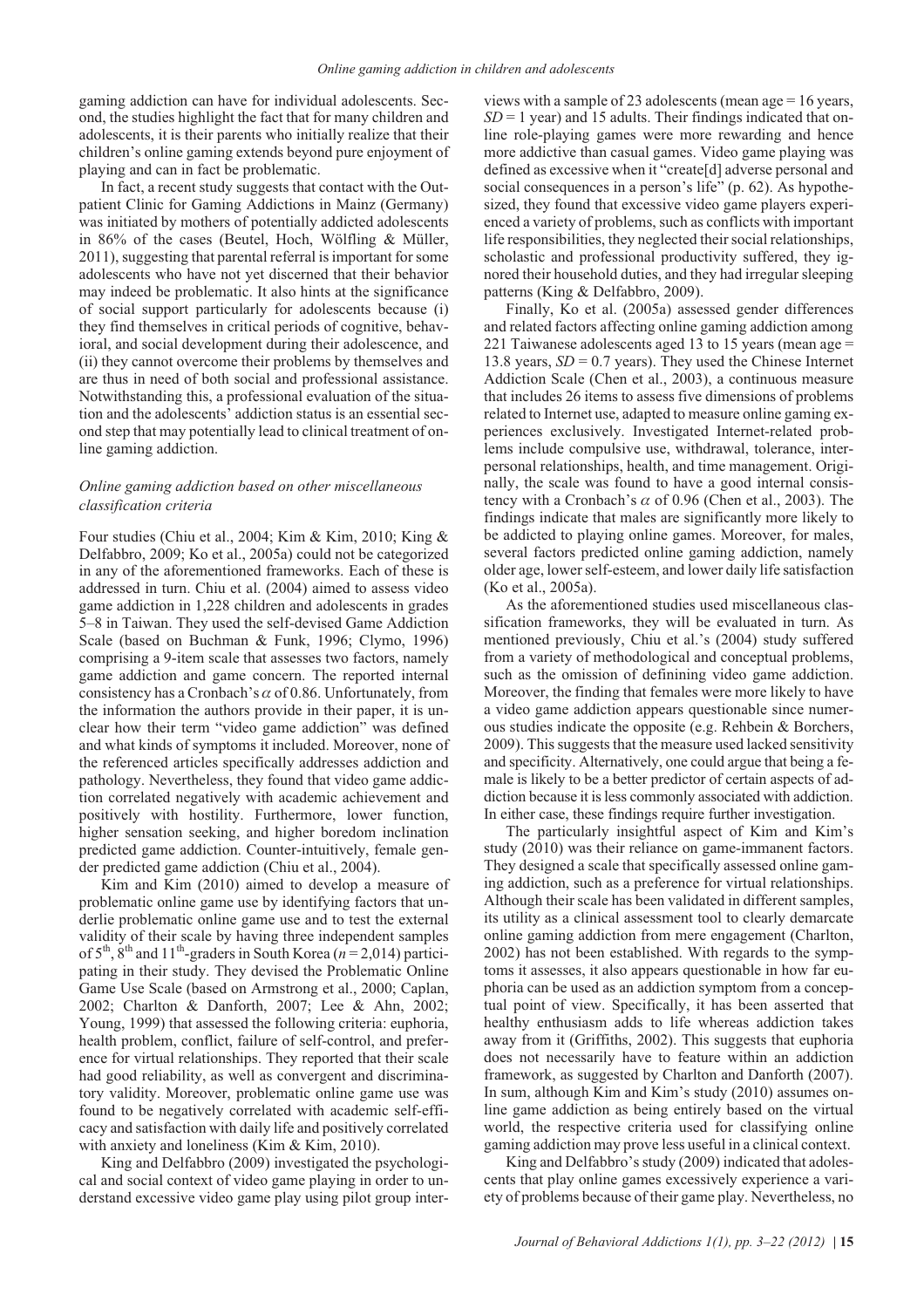validated measurement tool was utilized to actually validate the participants' addiction status. Therefore, it appears relatively problematic to deduce implications for online gaming addiction and mental health status in adolescents from their study.

Finally, Ko et al.'s survey study (2005) did not use an assessment instrument that was based on established diagnostic criteria. Only very loosely are the criteria their measurement instrument uses commensurate to substance dependence because criteria such as tolerance and withdrawal were included. Thus, it is unclear on what basis the other criteria haven been chosen and how online gaming addiction has been defined. No cut-off values were provided, and as such, clinical diagnosis is not possible. The authors however contend that "[b]efore constructing specific diagnostic criteria, it would be practical to measure levels of addiction to Internet use with a multidimensional and continuous questionnaire such as the CIAS" (Ko et al., 2005a, p. 277). However, they do not offer a reasonable explanation for why utilizing a continuous measure would make sense in the first place. Therefore, their logic seems flawed and puts the use of the CIAS into question. Ultimately, assessments of online gaming addiction must go beyond the purpose of furthering research endeavors in the area by specifically targeting potential clinical practices. Only then are the individuals who suffer from a potentially debilitating mental disorder be heard and helped.

### DISCUSSION

This systematic literature review provides important insights into the state of current knowledge of online gaming addiction in children and adolescents. From the identified empirical studies, it appears that different classification schemes have been adopted, typically based on the official criteria for pathological gambling, substance dependence, or a combination of the two. Additionally, parental reports and other miscellaneous criteria and assessment instruments have been used to determine gaming addiction. From the identified studies, it appears that the large majority of studies adapted pathological gambling criteria in order to assess the extent to which online gaming addiction is present in samples of children and adolescents. This appears acceptable since online gaming and online gambling share a variety of similar characteristics that have been extensively discussed in the psychological literature for over 20 years (Griffiths, 2005; Johansson & Götestam, 2004). It suggests that monetary reward is not necessary in order to classify an excessive engagement with games as potential addiction and could potentially be substituted by a higher likelihood for risk-taking. Similarly, traditionally land-based gambling is gradually moving towards Internet portals (Kuss & Griffiths, 2012) and there are now a number of overviews highlighting the convergence between Internet, gaming and gambling (e.g., Griffiths, 2002; King, Delfabbro & Griffiths, 2010; ). This suggests that the (potentially pathogenetic) gaming and gambling activities are progressively converging. Nevertheless, although gaming and gambling share a variety of similarities, they cannot be necessarily equated with one another.

On the other hand, some researchers claim that the classification of behavioral addictions within the framework of pathological gambling appears relatively insufficient and it can have negative consequences for actual treatment when no use is made of therapeutic elements for patients suffering from substance dependence (Poppelreuter & Gross, 2000). Moreover, in light of the diagnostic criteria for pathological gambling, impulsivity remains the main distinguishing characteristic. However, this explanation seems relatively inadequate given a deficiency in impulse control is also considered to be one of the main features of substance dependence (Volkow & Fowler, 2000). Applying knowledge from substance dependence treatments to those for a behavioral addiction may actually be beneficial over and above typical treatment for pathological gamblers. Similarly, the framework of behavioral addictions as based on its similarities with substance dependence seems particularly appealing as it incorporates the craving of behavioral addicts for engaging in their behavior and it also includes the physical and psychological discomfort and irritability they experience when they cannot engage in the behavior, both mirroring the symptoms of craving as well as withdrawal (Holden, 2001; Orford, 2001).

Furthermore, with non-chemical addictions, it appears that tolerance is another criterion that is not accounted for by a classification that is based on pathological gambling. However, tolerance appears to play an important role in behavioral addictions because addicts need to increase their engagement (i.e., the time and effort they invest in engaging in the activity) over the course of time in order to experience pleasurable effects, which may be seen as a homeostatic restoration of balance within the body (Grüsser & Thalemann, 2006). Thus, online gaming is used as a form of self-medication (Han et al., 2009). With regards to excessive online gamers, both individual accounts of behaviors as well as empirical quantitative findings show that as their addiction develops, online gaming addicts spend increasing amounts of time preparing for, organizing, and actually gaming (Chan & Rabinowitz, 2006; Kim & Kim, 2010; King & Delfabbro, 2009; Lemmens et al., 2011a). This is common among substance abusers, and it is one of the DSM criteria for substance dependence.

There is further evidence to suggest that problematic online gaming be conceptualized as a behavioral addiction rather than a disorder of impulse control. From a clinical perspective, patients suffering from behavioral addictions present with problems that are similar to those experienced by people suffering from substance dependencies (Poppelreuter & Gross, 2000; Shaffer & Kidman, 2003). In comparison to the phaseology model of alcoholism (Jellinek, 1946), it appears that those addicted to certain behaviors progress through different phases in their addiction as well, which was found to be true for pathological gamblers (Custer, 1987). This does not mean that a behavioral addiction, such as online gaming addiction, should be classified in the same way as pathological gambling, namely within the spectrum of impulse control disorders. Instead, both online gaming addiction and pathological gambling appear to fit better within the classification akin to substance dependencies, namely behavioral addictions. This is furthermore supported by the efforts of the American Psychiatric Association to include 'Gambling Disorder' in the category of substance-related and addictive disorders rather than impulse control disorders in the proposed new fifth edition of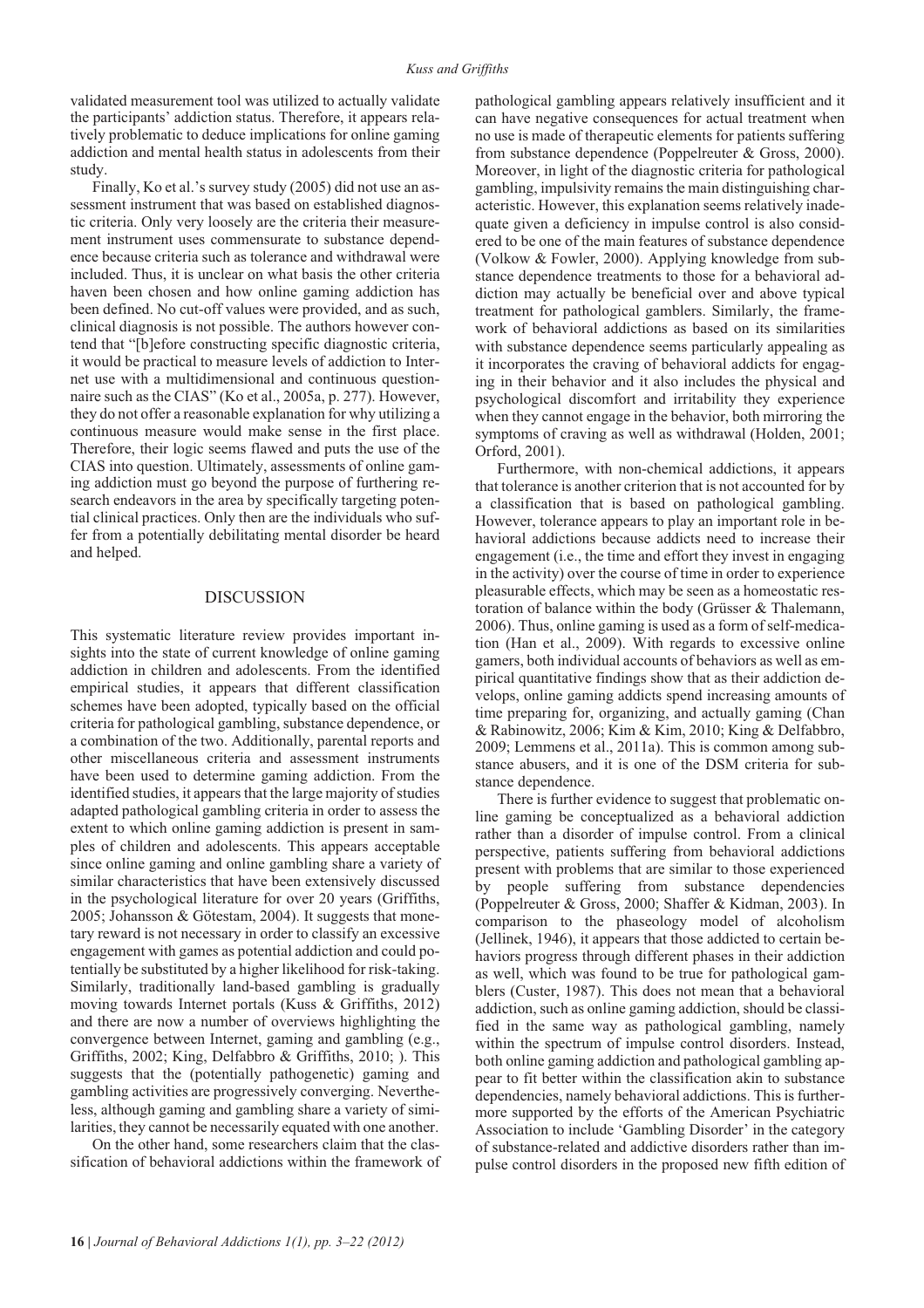the Diagnostic and Statistical Manual for Mental Disorders. Viewing pathological gambling as an addictive disorder (i.e., a behavioral addiction) can therefore be seen as the first step towards a reconceptualization of both substance-related and non-chemical addictions as spectrum disorders (Shaffer et al., 2004).

Another argument in favor of this conjecture relates to the high comorbidity rates of behavioral addictions with substance dependencies and vice versa (Poppelreuter & Gross, 2000). Similarly, comorbidities frequently experienced by substance users, such as affective and anxiety disorders as well as attention-deficit hyperactivity disorder, are experienced by pathological online gamers (Kuss & Griffiths, 2011). These comorbidities do not occur with persons who suffer from obsessive-compulsive disorders (Blanco, Moreyra, Nunes, Saiz-Ruiz & Ibanez, 2001). Also, there are further similarities between substance dependence and several behavioral addictions, namely with regards to the gender distribution as well as neuropsychology and neurocognition (Bechara, 2003; Rugle & Melamed, 1993). In terms of psychophysiology, it furthermore appears that there are additional analogies between substance dependence and pathological gambling (Reuter et al., 2005) and online gambling addiction (Han, Hwang & Renshaw, 2010; Hoeft, Watson, Kesler, Bettinger & Reiss, 2008; Ko et al., 2009). With regards to molecular genetics, polymorphisms in the D2 dopamine receptor genes and the Val158Met in the Catecholamine-O-Methyltransferase (COMT) genes have been found in pathological gamblers (Blum, Wood, Sheridan, Chen & Commings, 1995) and those addicted to online gaming (Han et al., 2007). These findings clearly substantiate the contention that online gaming addiction may indeed be viewed as behavioral addiction.

Additionally, it has been reported that pathological gamblers and alcoholics share an "excessive attachment" to their addiction of choice (Orford, Morison & Somers, 1996). Furthermore, Shaffer et al. (2004) contend that both behavioral and substance-related addictions share the same etiology. That is, antecedents for addiction include neurobiological (i.e., genetic risk) and psychosocial elements (i.e., psychological and sociological risk factors) that all contribute to the vulnerability for developing addiction. In addition to this, exposure and interaction with the substance/behavior of choice as well as a desirable shift in subjective state (i.e., the mood-modifying properties of the substance/behavior) serve as further antecedents. Once biopsychosocial events occur and the substance/behavior is paired with a desirable shift repeatedly, addiction may be developed (Shaffer et al., 2004).

The manifestations and sequelae shared between different addictions are related to the biological cluster (i.e., tolerance, withdrawal, neuroanatomical changes, and genetic expression), the psychological cluster (i.e., psychopathology and comorbidity), the social cluster (i.e., deviant behaviors, social drift), natural history (i.e., exposure, relapse, sequencing of recovery), treatment non-specificity (i.e., psychopharmacological or cognitive-behavioral therapy), and object substitution (i.e., replacing the addiction of choice with another addiction). On the other hand, addictions differ in their expression (i.e., substance-related versus behavioral) and their unique manifestations and sequelae. For instance, drinking alcohol can lead to liver cirrhosis, whereas pathological gambling can lead to financial debt and mental health disorders. In sum, the similar etiology of addictions indicates that instead of viewing respective addictions as separate pathological entities, they are better viewed as a syndrome (Shaffer et al., 2004). This gives strong support to the conjecture that pathological online gaming should be understood as a behavioral addiction rather than an impulse-control disorder.

With regards to children and adolescents who are potentially vulnerable to becoming addicted to playing online games, classification is essential because it will help to develop and initiate prevention efforts. Only when online gaming addiction is more clearly and comprehensively understood, can risk variables be targeted and protective factors fostered from a mental health point of view and on a large scale. Among groups of young people, prevention efforts may include both psycho-education as well as provision of information and tools that focus on developing healthy ways of coping with daily stressors. The earlier preventive efforts are initiated, the greater the chance that children and adolescents are protected from the dangers and ramifications of online gaming addiction.

The empirical studies examining online gaming addiction in children and adolescents in this review suffer from a variety of limitations. A major limitation is the frequent lack of sensitivity and specificity of measures used. On the one hand, it appears difficult to judge the extent to which the assessment tools utilized are sensitive enough to actually determine online gaming addiction status within children and adolescents. Thus, the question of sensitivity remains. On the other hand, it is unclear in how far the measurement instruments used are able to specifically identify adolescents who are not addicted to online gaming. Therefore, problems in the instruments' specificity may arise because the latter appears to be rather limited. In addition, the almost exclusive utilization of self-report measures calls into question the accuracy of diagnosis. Psychological and psychiatric assessments as well as parental reports appear to be indispensable complements for judging whether and to what extent a child or adolescent is actually addicted to online gaming particularly in light of a variety of symptoms that are commonly experienced comorbidly.

Another problem that materialized with the large majority of identified studies was the utilization of small, specified, self-selected, and/or mixed samples. Small samples are not representative of whole populations and therefore establishing representative prevalence estimates is obstructed. Furthermore, if samples are particularly specified (i.e., using a limited age group in a particular country, etc.), the participants' responses cannot be generalized to larger populations either. The opposite problem occurs if samples are mixed. It is unclear to what extent the findings can be generalized to specified populations. Self-selected samples comprise only those people who were enthused enough to participate and therefore these samples are somewhat unrepresentative of most target populations. Each of these problems calls for improvements in future research in order to increase the external validity of the studies' results. In addition, research in the field calls for studies that assess online gaming addiction cross-culturally because by comparing and contrasting the disorder within diverse sociocultural contexts, the differences and similarities can be discerned and treatment approaches can be tailored to the respective needs of particular cultural groups.

Conclusively, establishing a nosology of online gaming addiction satisfies two crucial aims. First, it enables the actual classification of the disorder within the classification systems. Second, it allows for the appropriate choice of re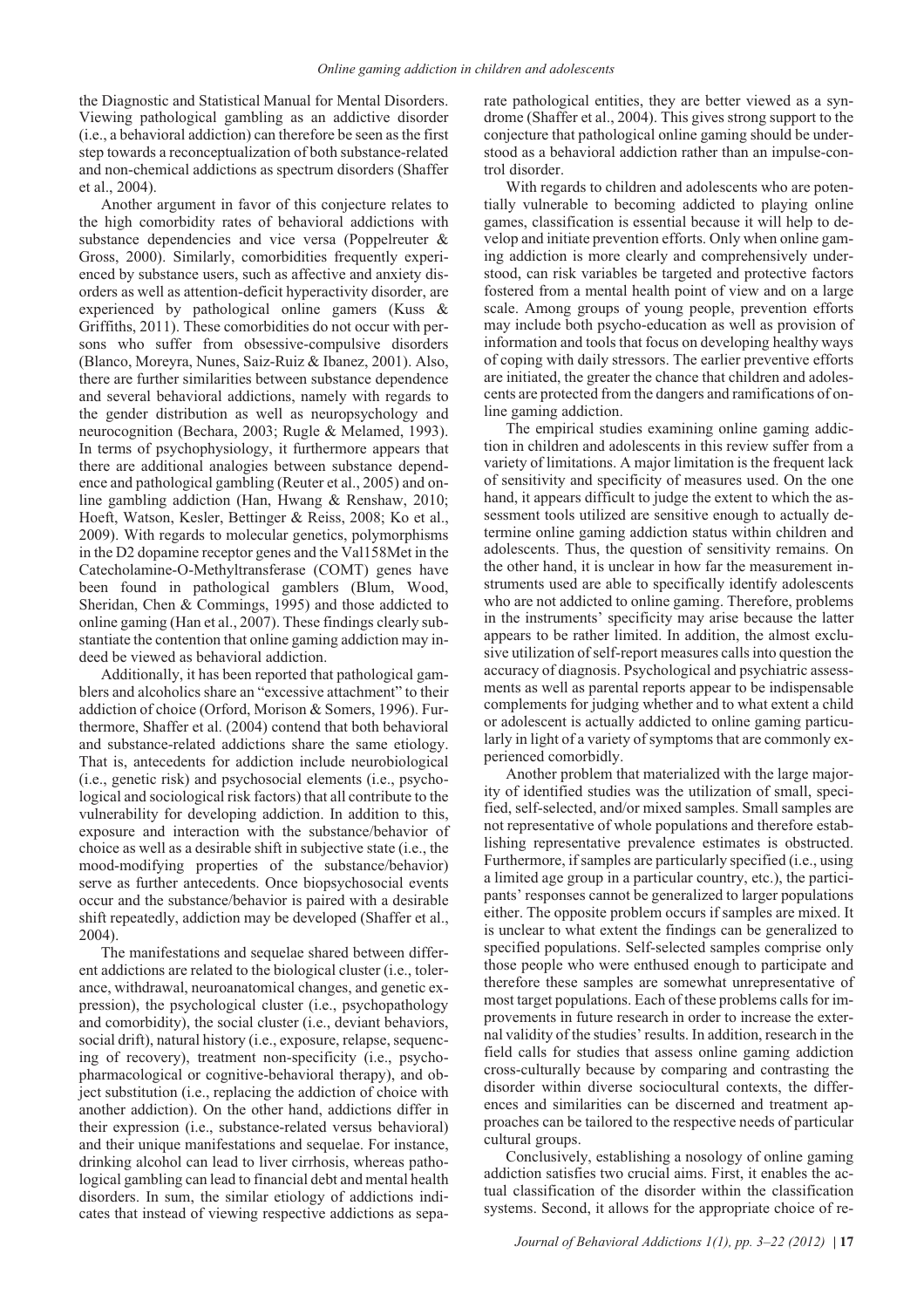levant psychotherapeutic and/or psychopharmacological treatments (Du, Jiang & Vance, 2010; Griffiths & Meredith, 2009; Lee & Mysyk, 2004). As long as there is no coherent diagnostic framework upon which to base online gaming addiction diagnosis, not only does conceptual confusion ensue, but both further research endeavors as well as potential treatment plans are seriously complicated. Correspondingly, once this framework is established and accepted, the efforts of including online gaming addiction in the official diagnostic manuals (APA, 2007; Block, 2008; O'Brien, 2008) will finally come to fruition. Prevention efforts may be developed that specifically target children and adolescents who appear to be particularly at risk to developing online gaming addiction as well as associated developmental problems and disorders. Moreover, awarding online gaming addiction with an official status as mental disorder will enable diagnosis, communication about, study, treatment and prognosis of this psychopathology (Kemper, 2008; Springer, 2009; te Wildt, 2009).

### **REFERENCES**

- Allison, S. E., von Wahlde, L., Shockley, T. & Gabbard, G. O. (2006). The development of the self in the era of the Internet and role-playing fantasy games. *American Journal of Psychiatry, 163*(3), 381–385.
- Anderson, C. A. & Dill, K. E. (2000). Video games and aggressive thoughts, feelings, and behavior in the laboratory and in life. *Journal of Personality and Social Psychology, 78*, 772–790.
- Anderson, C. A., Gentile, D. A. & Buckley, K. (2007). *Violent Video Game Effects on Children and Adolescents: Theory, Research, and Public Policy*. New York: Oxford University Press.
- APA (2000). *Diagnostic and Statistical Manual of Mental Disorders – Text Revision* (Vol. IV). Washington, D.C.: American Psychiatric Association.
- APA (2007). American Psychiatric Association considers 'Video Game Addiction'. *Science Daily.* Retrieved March 8, 2011, from http://www.sciencedaily.com/releases/2007/06/ 070625133354.htm
- Armstrong, L., Phillips, J. G. & Saling, L. L. (2000). Potential determinants of heavier internet usage. *International Journal of Human-Computer Studies, 53*(4), 537–550.
- Batthyány, D., Müller, K. W., Benker, F. & Wölfling, K. (2009). Computer game playing: Clinical characteristics of dependence and abuse among adolescents. *Wiener Klinische Wochenschrift, 121*(15–16), 502–509.
- Batthyány, D. & Pritz, A. (Eds.). (2009). *Rausch ohne Drogen. Substanzungebundene Süchte*. Wien: Springer.
- Baumeister, R. F. (1991). *Escaping the Self: Alcoholism, Spirituality, Masochism, and Other Flights from the Burden of Selfhood*. New York, NY: Harper Collins.
- Bear, S., Bogusz, E. & Green, D. A. (2011). Stuck on screens: Patterns of computer and gaming station use in youth seen in a psychiatric clinic. *Journal of the Canadian Academy of Child and Adolescent Psychiatry, 20*(2), 86–95.
- Bechara, A. (2003). Risky business: Emotion, decision-making and addiction. *Journal of Gambling Studies, 19,* 23–51.
- Beutel, M. E., Hoch, C., Wölfling, K. & Müller, K. W. (2011). Klinische Merkmale der Computerspiel- und Internetsucht am Beispiel der Inanspruchnehmer einer Spielsuchtambulanz. *Zeitschrift für Psychosomatische Medizin und Psychotherapie, 57,* 77–90.
- Birmaher, B., Khetarpal, S., Brent, D., Cully, M., Balach, L., Kaufman, J. & Neer, S. M. (1997). The Screen for Child Anxi-

ety-Related Emotional Disorders (SCARED): Scale construction and psychometric characteristics. *Journal of the American Academy of Child and Adolescent Psychiatry, 36*(4), 545–553.

- Blanco, C., Moreyra, P., Nunes, E. V., Saiz-Ruiz, J. & Ibanez, A. (2001). Pathological gambling: Addiction or compulsion? *Seminars in Clinical Neuropsychiatry, 6*, 167–176.
- Block, J. J. (2008). Issues for DSM-V: Internet addiction. *American Journal of Psychiatry, 165*(3), 306–307.
- Blum, K., Wood, R., Sheridan, P., Chen, T. & Commings, D. (1995). Dopamine D2 receptor gene variants: Association and linkage studies in impulsive, addictive and compulsive disorders. *Pharmacogenetics, 5*, 121–141.
- Brown, R. I. F. (1991). Gaming, gambling and other addictive play. In J. H. Kerr & M. J. Apter (Eds.), *Adult Play: A Reversal Theory Approach*. Amsterdam: Swets and Zeitlinger, pp. 101–118.
- Brown, R. I. F. (1993). Some contributions of the study of gambling to the study of other addictions. In W. R. Eadington & J. A. Cornelius (Eds.), *Gambling Behavior and Problem Gambling*. Reno: University of Nevada, pp. 241–272.
- Buchman, D. D. & Funk, J. B. (1996). Video and computer games in the 90s: Children's time commitment and game preference. *Children Today, 24,* 12–15.
- Buhrmester, D., Furman, W., Wittenberg, M. T. & Reis, H. T. (1988). Five domains of interpersonal competence in peer relationships. *Journal of Personality and Social Psychology, 55,* 991–1008.
- Buss, A. H. & Perry, M. (1992). The Aggression Questionnaire. *Journal of Personality and Social Psychology, 63,* 452–459.
- Caillois, R. (1961). *Man, Play and Games*. Paris: Simon and Schuster.
- Caplan, S. E. (2002). Problematic Internet use and psychosocial well-being: Development of a theory-based cognitive-behavioral measurement instrument. *Computers in Human Behavior, 18*(5), 553–575.
- Castells, M. (1996). *The Rise of the Network Society*. Oxford: Blackwell.
- Chan, P. A. & Rabinowitz, T. (2006). A cross-sectional analysis of video games and attention deficit hyperactivity disorder symptoms in adolescents. *Annals of General Psychiatry, 5*(1), 16–26.
- Charlton, J. P. (2002). A factor-analytic investigation of computer 'addiction' and engagement. *British Journal of Psychology, 93,* 329–344.
- Charlton, J. P. & Danforth, I. D. W. (2007). Distinguishing addiction and high engagement in the context of online game playing. *Computers in Human Behavior, 23*(3), 1531–1548.
- Chen, S. H., Weng, L. C., Su, Y. J., Wu, H. M. & Yang, P. F. (2003). Development of Chinese Internet Addiction Scale and its psychometric study. *Chinese Journal of Psychology, 45,* 279–294.
- Chiu, S. I., Lee, J. Z. & Huang, D. H. (2004). Video game addiction in children and teenagers in Taiwan. *CyberPsychology and Behavior, 7*(5), 571–581.
- Choi, D., Kim, H. & Kim, J. (2000). A cognitive and emotional strategy for computer game design. *Journal of MIS Research, 10,* 165–187.
- Choi, D. S. & Kim, J. (2004). Why people continue to play online games: In search of critical design factors to increase customer loyalty to online contents. *Cyberpsychology and Behavior, 7*(1), 11–24.
- Choo, H., Gentile, D. A., Sim, T., Li, D., Khoo, A. & Liau, A. K. (2010). Pathological video-gaming among Singaporean youth. *Annals Academy of Medicine Singapore, 39,* 822–829.
- Chou, C. & Hsiao, M. C. (2000). Internet addiction, usage, and gratifications: The Taiwan college students' case. *Computers and Education, 35,* 65–80.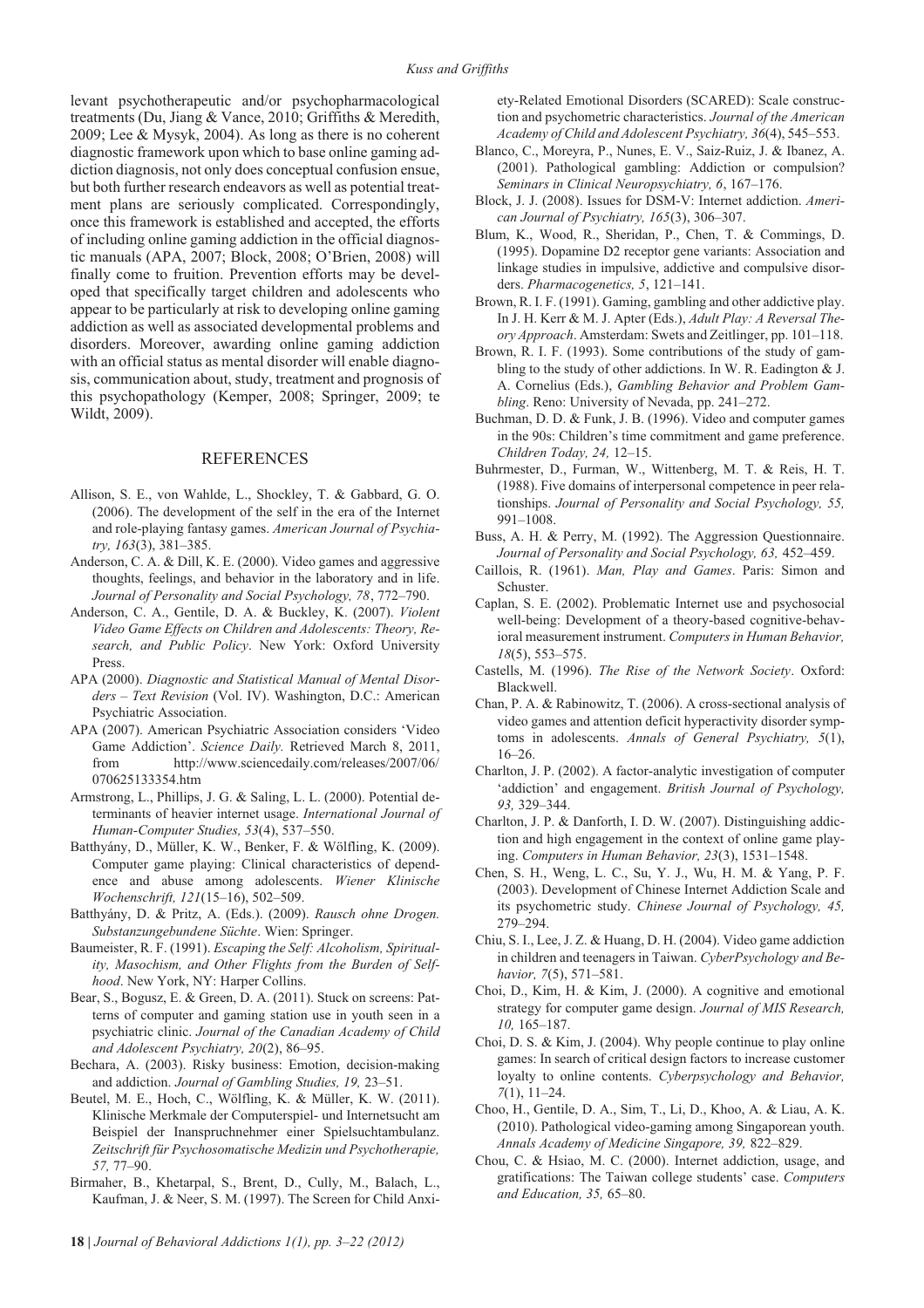- Clymo, P. (1996). Home video game playing in schoolchildren: A study of incidence and patterns of play. *Youth Studies Australia, 15,* 59.
- Conners, C. K., Sitarenios, G., Parker, J. D. & Epstein, J. N. (1998). The revised Conners' Parent Rating Scale (CPR-R): Factor structure, reliability, and criterion validity. *Journal of Abnormal Child Psychology, 26*(4), 257–268.
- Connor, K. M., Davidson, J. R. T., Churchill, L. E., Sherwood, A. & Weisler, R. H. (2000). Psychometric properties of the Social Phobia Inventory (SPIN): New self-rating scale. *The British Journal of Psychiatry, 176*(4), 379–386.
- Crick, N. R. (1995). Relational aggression: The role of intent attributions, feelings of distress, and provocation type. *Development and Psychopathology, 7*(2), 313–322.
- Crystal, D. S., Chen, C. S., Fuligni, A. J., Stevenson, H. W., Hsu, C. C., Ko, H. J. & Kimura, S. (1994). Psychological maladjustment and academic achievement – A cross-cultural study of Japanese, Chinese, and American high-school students. *Child Development, 65*(3), 738–753.
- Csikszentmihalyi, M. (1990). *Flow: The Psychology of Optimal Experience*. New York: HarperCollins.
- Cultrara, A. & Har-El, G. (2002). Hyperactivity-induced suprahyoid muscular hypertrophy secondary to excessive video game play: A case report. *Journal of Oral and Maxillofacial Surgery, 60*(3), 326–327.
- Custer, R. (1987). The diagnosis and scope of pathological gambling. In T. Galski (Ed.), *The Handbook of Pathological Gambling.* Springfield: Thomas, pp. 3–7.
- Danforth, I. D. W. (2003). *Addiction to Online Games: Classification and Personality Correlates*. Doctoral dissertation. Whitman College. Washington.
- Diener, E., Emmons, R. A., Larsen, R. J. & Griffin, S. (1985). The Satisfaction with Life Scale. *Journal of Personality Assessment, 49,* 71–75.
- Dittmar, H. (2005). Compulsive buying a growing concern? An examination of gender, age, and endorsement of materialistic values as predictors. *British Journal of Psychology, 96,* 467–491.
- Dongdong, L., Liau, A. & Khoo, A. (2011). Examining the influence of actual-ideal self-discrepancies, depression, and escapism, on pathological gaming among massively multiplayer online adolescent gamers. *Cyberpsychology, Behavior and Social Networking,* in press. doi: 10.1089/cyber.2010.0463
- Du, Y. S., Jiang, W. Q. & Vance, A. (2010). Longer term effect of randomized, controlled group cognitive behavioural therapy for Internet addiction in adolescent students in Shanghai. *Australian and New Zealand Journal of Psychiatry, 44*(2), 129–134.
- Engels, R. C. M. E., Finkenauer, C., Meeus, W. & Dekovic, M. (2001). Parental attachment and adolescents' emotional adjustment: The associations with social skills and relational competence. *Journal of Counseling Psychology, 48,* 428–439.
- ESA (2010). Essential facts about the computer and video game industry. Retrieved April 21, 2011, from http://www.theesa.com/ facts/pdfs/ESA\_Essential\_Facts\_2010.PDF
- Farrell, E. (1990). *Hanging in and Dropping out: Voices of At-risk High School Students*. New York: Teachers College Press.
- First, M. B., Gibbon, M., Spitzer, R. L. & Williams, J. B. W. (1996). *Structured Clinical Interview for DSM-IV Axis I Disorders: Clinician Version (SCID-CV): Administration booklet* Washington, D. C.: American Psychiatric Press.
- Fisher, S. (1994). Identifying video game addiction in children and adolescents. *Addictive Behaviors, 19,* 545–553.
- Funk, J., Fox, C., Chan, M. & Curtiss, K. (2008). The development of the Children's Empathic Attitudes Questionnaire using classical and Rasch analyses. *Journal of Applied Developmental Psychology, 29*(3), 187–196.
- Gentile, D. A. (2009). Pathological video-game use among youth ages 8 to 18: A national study. *Psychological Science, 20*(5), 594–602.
- Gentile, D. A., Choo, H., Liau, A., Sim, T., Li, D. D., Fung, D. & Khoo, A. (2011). Pathological video game use among youths: A two-year longitudinal study. *Pediatrics, 127*(2), E319–E329.
- Gentile, D. A., Lynch, P. J., Linder, J. R. & Walsh, D. A. (2004). The effects of violent video game habits on adolescent hostility, aggressive behaviours, and school performance. *Journal of Adolescence, 27*(1), 5–22.
- Goodman, R., Ford, T., Simmons, H., Gatward, R. & Meltzer, H. (2000). Using the Strength and Difficulties Questionnaire to screen for child psychiatric disorders in a community sample. *British Journal of Psychiatry, 177,* 534–539.
- Gossop, M., Darke, S., Griffiths, P., Hando, J., Powis, B., Hall, W. & Strang, J. (1995). The Severity of Dependence Scale (SDS): Psychometric properties of the SDS in English and Australian samples of heroin, cocaine and amphetamine users. *Addiction, 90,* 607–614.
- Griffiths, M. (2005). Relationship between gambling and videogame playing: A response to Johansson and Götestam. *Psychological Reports, 96,* 644–664.
- Griffiths, M. D. (2002). *Gambling and Gaming Addictions in Adolescence*. Oxford: BPS Blackwell.
- Griffiths, M. D. & Meredith, A. (2009). Videogame addiction and its treatment. *Journal of Contemporary Psychotherapy, 39*(4), 247–253.
- Grüsser, S. M. & Thalemann, C. N. (2006). *Verhaltenssucht – Diagnostik, Therapie, Forschung*. Bern: Hans Huber.
- Grüsser, S. M., Thalemann, R., Albrecht, U. & Thalemann, C. N. (2005). Exzessive Computernutzung im Kindesalter – Ergebnisse einer psychometrischen Erhebung. *Wiener Klinische Wochenschrift, 117*(5–6), 188–195.
- Hahn, A. & Jerusalem, M. (2001). Internetsucht: Validierung eines Instruments und explorative Hinweise auf personale Bedingungen (Internet addiction: Validation of an instrument and explorative evidence on personal causes. In A. Theobald, M. Dreyer & T. Starsetzki (Eds.), *Handbuch zur Online-Marktforschung. Beiträge aus Wissenschaft und Praxis*. Wiesbaden: Gabler, pp. 213–233.
- Han, D. H., Hwang, J. W. & Renshaw, P. F. (2010). Bupropion sustained release treatment decreases craving for video games and cue-induced brain activity in patients with Internet video game addiction. *Experimental and Clinical Psychopharmacology, 18*(4), 297–304.
- Han, D. H., Lee, Y. S., Na, C., Ahn, J. Y., Chung, U. S., Daniels, M. A., Haws, C. A. & Renshaw, P. F. (2009). The effect of methylphenidate on Internet video game play in children with attention-deficit/hyperactivity disorder. *Comprehensive Psychiatry, 50*(3), 251–256.
- Han, D. H., Lee, Y. S., Yang, K. C., Kim, E. Y., Lyoo, I. K. & Renshaw, P. F. (2007). Dopamine genes and reward dependence in adolescents with excessive internet video game play. *Journal of Addiction Medicine, 1*(3), 133–138.
- Hawkins, J. D. & Fitzgibbon, J. J. (1993). Risk factors and risk behaviors in prevention of adolescent substance abuse. *Adolescent Medicine State of the Art Reviews: Adolescent Substance Abuse and Addictions, 4,* 249–262.
- Hoeft, F., Watson, C. L., Kesler, S. R., Bettinger, K. E. & Reiss, A. L. (2008). Gender differences in the mesocorticolimbic system during computer game-play. *Journal of Psychiatric Research, 42*(4), 253–258.
- Hoge, D. R. & McCarthy, J. D. (1983). Issues of validity and reliability in the use of real-ideal discrepancy scores to measure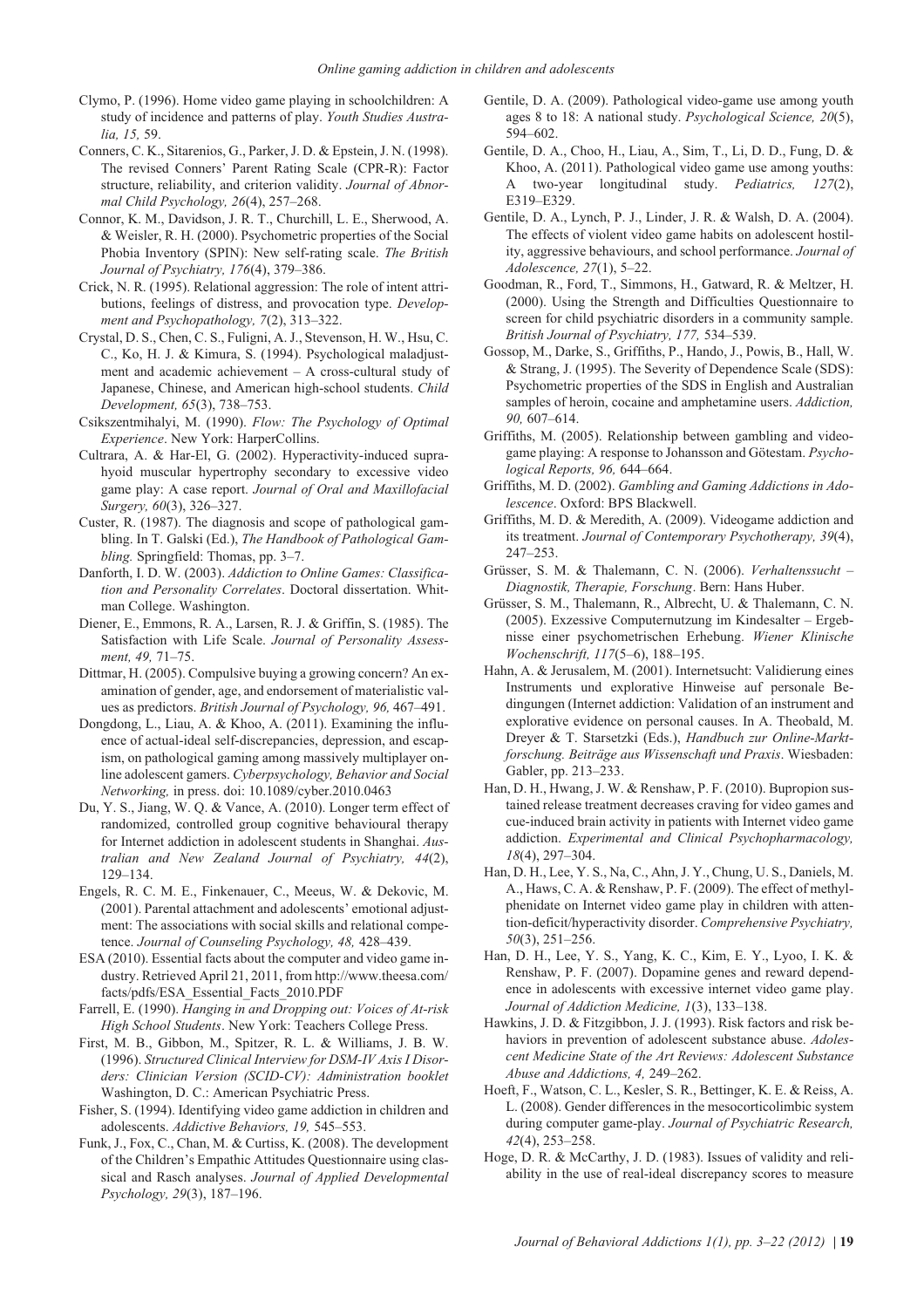self-regard. *Journal of Personality and Social Psychology, 44,* 1048–1055.

- Holden, C. (2001). Compulsive behaviors: "Behavioral" addictions: Do they exist? *Science, 294*(5544), 980–982.
- Hsu, S. H., Wen, M. H. & Wu, M. C. (2009). Exploring user experiences as predictors of MMORPG addiction. *Computers and Education, 53*(2), 990–999.
- Huesmann, L. R. & Eron, L. D. (1986). *Television and the Aggressive Child: A Cross-national Comparison*. Hillsdale, NJ: Erlbaum.
- Huesmann, L. R. & Guerra, N. G. (1997). Children's normative beliefs about aggression and aggressive behavior. *Journal of Personality and Social Psychology, 72*(2), 408–419.
- Inderbitzen, H. M. & Foster, S. L. (1992). The teenage inventory of social skills: Development, reliability, and validity. *Psychological Assessment, 4,* 451–459.
- Jellinek, E. M. (1946). Phases in the drinking history of alcoholics: Analysis of a survey conducted by the official organ of the Alcoholics Anonymous. *Quarterly Journal of Studies on Alcohol, 7,* 1–88.
- Johansson, A. & Götestam, K. G. (2004). Problems with computer games without monetary reward: Similarity to pathological gambling. *Psychological Reports, 95*(2), 641–650.
- Johnson, S. (2011). NPD Group: Total 2010 game software sales flat compared to 2009. Retrieved from http://www.g4tv. com/thefeed/blog/post/709764/npd-group-total-2010-gamesoftware-sales-flat-compared-to-2009/
- Kandel, D. B. & Davies, M. (1986). Adult sequelae of adolescent depressive symptoms. *Archives of General Psychiatry, 43,* 255–262.
- Kandel, D. B. & Davies, M. N. O. (1982). Epidemiology of depressive mood in adolescents: An empirical study. *Archives of General Psychiatry, 39,* 1205–1212.
- Kemper, U. (2008). *Annäherung an den Suchtbegriff*. Geesthacht: Neuland.
- Kim, K., Ryu, E., Chon, M. Y., Yeun, E. J., Choi, S. Y., Seo, J. S. & Nam, B. W. (2006). Internet addiction in Korean adolescents and its relation to depression and suicidal ideation: A questionnaire survey. *International Journal of Nursing Studies, 43*(2), 185–192.
- Kim, M. G. & Kim, J. (2010). Cross-validation of reliability, convergent and discriminant validity for the problematic online game use scale. *Computers in Human Behavior, 26*(3), 389–398.
- Kim, S. W., Shin, I. S., Kim, J. M., Yang, S. J., Shin, H. Y. & Yoon, J. S. (2006). Association between attitude toward medication and neurocognitive function in schizophrenia. *Clinical Neuropharmacology, 29,* 197–205.
- King, D., Delfabbro, P. & Griffiths, M. (2010). The convergence of gambling and digital media: Implications for gambling in young people. *Journal of Gambling Studies, 26,* 175–187.
- King, D. L. & Delfabbro, P. (2009). Understanding and assisting excessive players of video games: A community psychology perspective. *The Australian Community Psychologist, 21*(1), 62–74.
- Ko, C. H., Liu, G. C., Hsiao, S. M., Yen, J. Y., Yang, M. J., Lin, W. C. & Chen, C. S. (2009). Brain activities associated with gaming urge of online gaming addiction. *Journal of Psychiatric Research, 43*(7), 739–747.
- Ko, C. H., Yen, J. Y., Chen, C. C., Chen, S. H. & Yen, C. F. (2005a). Gender differences and related factors affecting online gaming addiction among Taiwanese adolescents. *Journal of Nervous and Mental Disease, 193*(4), 273–277.
- Ko, C. H., Yen, J. Y., Chen, C. C., Chen, S. H. & Yen, C. F. (2005b). Proposed diagnostic criteria of Internet addiction for adolescents. *Journal of Nervous and Mental Disease, 193*(11), 728–733.
- Korean Institute of Criminal Justice Policy (1998). *Parental Supervision Scale*. Seoul, South Korea: Korean Institute of Criminal Justice Policy.
- Kuss, D. J. & Griffiths, M. D. (2011). Internet gaming addiction: A systematic review of empirical research. *International Journal of Mental Health and Addiction,* in press. doi: 10.1007/s11469-011-9318-5
- Kuss, D. J. & Griffiths, M. D. (2012). Internet gambling behavior. *Encyclopedia of Cyber Behavior*. Pennsylvania: IGI Global, in press.
- Kwon, J.-H., Chung, C.-S. & Lee, J. (2011). The effects of escape from self and interpersonal relationship on the pathological use of Internet games. *Community Mental Health Journal, 47*(1), 113–121.
- La Greca, A. M. & Stone, W. L. (1993). Social anxiety scale for children-revised: Factor structure and concurrent validity. *Journal of Clinical Child Psychology, 22*, 17–27.
- Lee, E. Y. (1991). *Self-discrepancy mechanism in co-existence of depression and anxiety*. Doctoral dissertation. Korea University. Seoul, South Korea.
- Lee, H. C. & Ahn, C. Y. (2002). Development of the Internet game addiction diagnostic scale. *The Korean Journal of Health Psychology, 7*, 211–239.
- Lee, J. C. (1981). *Comprehensive diagnosis and resaerch on adolescent problems*. Seoul, South Korea: Korean Educational Development Institute.
- Lee, S. & Mysyk, A. (2004). The medicalization of compulsive buying. *Social Science and Medicine, 58,* 1709–1718.
- Lemmens, J. S., Valkenburg, P. M. & Peter, J. (2009). Development and validation of a game addiction scale for adolescents. *Media Psychology, 12*(1), 77–95.
- Lemmens, J. S., Valkenburg, P. M. & Peter, J. (2011a). The effects of pathological gaming on aggressive behavior. *Journal of Youth and Adolescence, 40*(1), 38–47.
- Lemmens, J. S., Valkenburg, P. M. & Peter, J. (2011b). Psychosocial causes and consequences of pathological gaming. *Computers in Human Behavior, 27*(1), 144–152.
- Liau, A. K., Chow, D., Tan, T. K. & Senf, K. (2011). Development and validation of the Personal Strengths Inventory using exploratory and confirmatory factor analysis. *Journal of Psychoeducational Assessment, 29*(1), 14–26.
- Lin, S. S. J. & Tsai, C.-C. (1999). *Internet addiction among high schoolers in Taiwan*. Paper presented at the American Psychological Association Annual Meeting, Boston.
- Linder, J. R., Crick, N. R. & Collins, W. A. (2002). Relational aggression and victimization in young adults' romantic relationships: Associations with perceptions of parent, peer, and romantic relationship quality. *Social Development, 11*(1), 69–86.
- Meerkerk, G. J., Van Den Eijnden, R., Vermulst, A. A. & Garretsen, H. F. L. (2009). The Compulsive Internet Use Scale (CIUS): Some psychometric properties. *CyberPsychology and Behavior, 12*(1), 1–6.
- Mehroof, M. & Griffiths, M. D. (2010). Online gaming addiction: The role of sensation seeking, self-control, neuroticism, aggression, state anxiety, and trait anxiety. *CyberPsychology and Behavior, 13*(3), 313–316.
- Nadel, H., Spellmann, M., Alvarez-Canino, T., Lausell-Bryant, L. L. & Landsberg, G. (1996). The cycle of violence and victimization: A study of the school-based intervention of a multidisciplinary youth violence-prevention program. *American Journal of Preventive Medicine, 12*(5), 109–119.
- Ng, B. D. & Wiemer-Hastings, P. (2005). Addiction to the Internet and online gaming. *CyberPsychology and Behavior, 8*(2), 110–113.
- O'Brien, C. (2008). Report of the DSM-5 Substance-Related Disorders Work Group. *American Psychiatric Association DSM-5*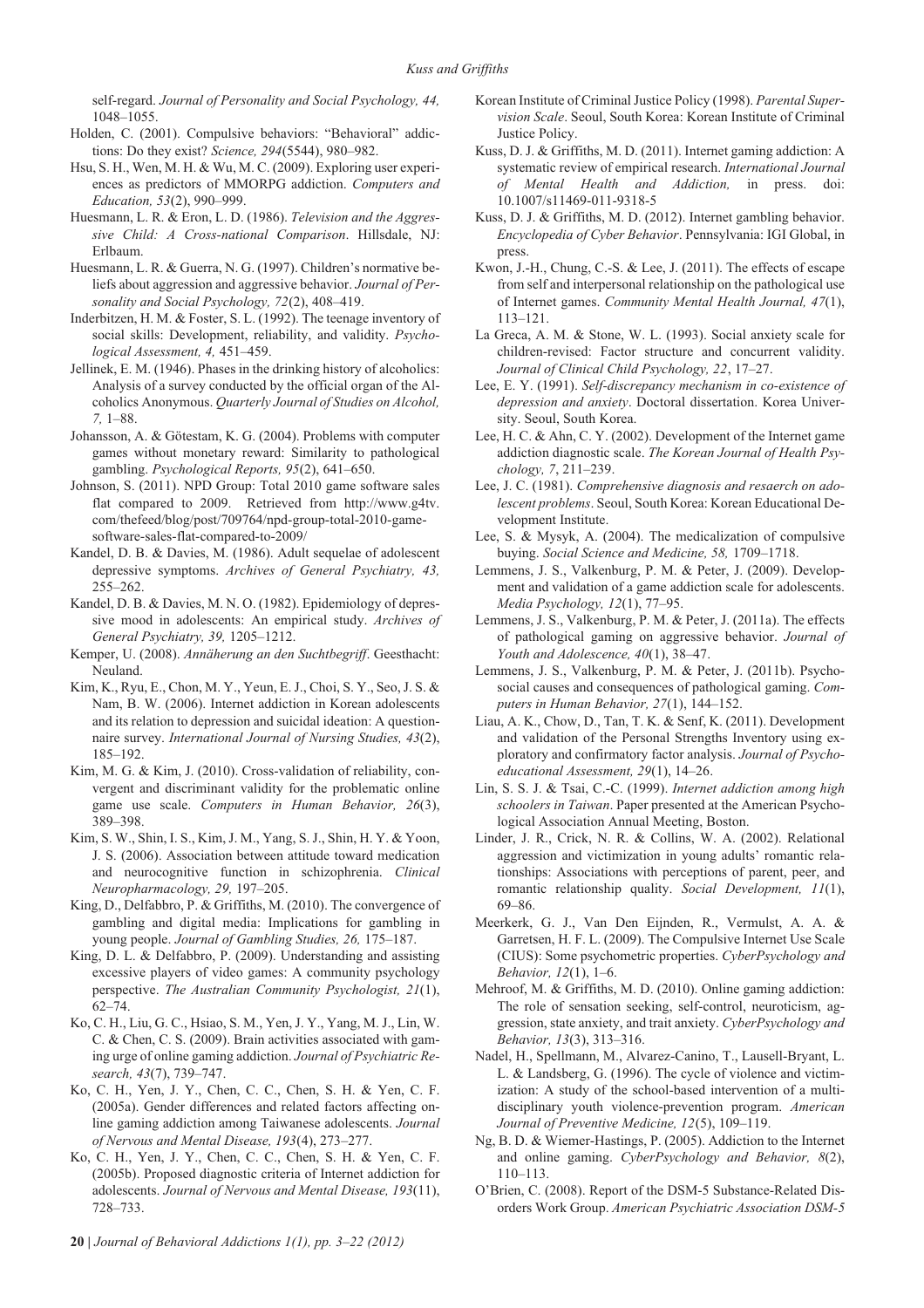*development.* Retrieved March 7, 2011, from http://www. dsm5.org/

ProposedRevisions/Pages/Subtance-RelatedDisorders.aspx

- Orford, J. (2001). Addiction as excessive appetite. *Addiction, 96*(1), 15–31.
- Orford, J., Morison, V. & Somers, M. (1996). Drinking and gambling: A comparison with implications for theories of addiction. *Drug and Alcohol Review, 15*(1), 47–56.
- Patton, J. H., Stanford, M. S. & Barratt, E. S. (1995). Factor structure of the Barratt Impulsiveness Scale. *Journal of Clinical Psychology, 51*(6), 768–774.
- Poppelreuter, S. & Gross, W. (Eds.). (2000). *Nicht nur Drogen machen süchtig – Entstehung und Behandlung von stoffungebundenen Süchten*. Weinheim: Beltz.
- Rau, P. L. P., Peng, S. Y. & Yang, C. C. (2006). Time distortion for expert and novice online game players. *Cyberpsychology and Behavior, 9*(4), 396–403.
- Raven, J. C., Styles, L. & Raven, M. A. (1998). *Raven's Progressive Matrices: SPM Plus Test Booklet*. Oxford: Oxford Psychologists Press.
- Ray, G. E. & Cohen, R. (1997). Children's evaluations of provocation between peers. *Aggressive Behavior, 23,* 417–431.
- Rehbein, F. & Borchers, M. (2009). Süchtig nach virtuellen Welten? Exzessives Computerspielen und Computerspielabhängigkeit in der Jugend (Addicted to virtual worlds? Excessive video gaming and video game addiction in adolescents). *Kinderärztliche Praxis, 80,* 42–49.
- Rehbein, F., Kleimann, M. & Mößle, T. (2010). Prevalence and risk factors of video game dependency in adolescence: Results of a German nationwide survey. *CyberPsychology, Behavior and Social Networking, 13*(3), 269–277.
- Resnick, M. D., Bearman, P. S., Blum, R. W., Bauman, K. E., Harris, K. M., Jones, J. & Udry, R. (1997). Protecting adolescents from harm: Findings from the National Longitudinal Study on Adolescent Health. *JAMA – Journal of the American Medical Association, 278*(10), 823–832.
- Reuter, J., Raedler, T., Rose, M., Hand, I., Glascher, J. & Büchel, C. (2005). Pathological gambling is linked to reduced activation of the mesolimbic reward system. *Nature Neuroscience, 8,* 147–148.
- Rosenberg, M. (1965). *Society and adolescent self-image*. New Jersey: Princeton University Press.
- Rosenberg, M., Schooler, C. & Schoenbach, C. (1989). Self-esteem and adolescent problems: Modeling reciprocal effects. *American Sociological Review, 54,* 1004–1018.
- Rugle, L. & Melamed, L. (1993). Neuropsychological assessments of attention problems in pathological gamblers. *The Journal of Nervous and Mental Disease, 181,* 107–112.
- Russell, D. (1996). The UCLA Loneliness Scale (Version 3): Reliability, validity, and factor structure. *Journal of Personality Assessment, 66,* 20–40.
- Russell, D., Peplau, L. A. & Cutrona, C. E. (1980). The revised UCLA Loneliness Scale: Concurrent and discriminant validity evidence. *Journal of Personality and Social Psychology, 39,* 472–480.
- Salguero, R. A. T. & Moran, R. M. B. (2002). Measuring problem video game playing in adolescents. *Addiction, 97*(12), 1601–1606.
- Shaffer, H. J. & Kidman, R. (2003). Shifting perspectives on gambling and addiction. *Journal of Gambling Studies, 19*(1), 1–6.
- Shaffer, H. J., LaPlante, D. A., LaBrie, R. A., Kidman, R. C., Donato, A. N. & Stanton, M. V. (2004). Toward a syndrome model of addiction: Multiple expressions, common etiology. *Harvard Review of Psychiatry, 12*(6), 367–374.
- Shin, M. S. (1992). *An Empirical Study on the Mechanism of Suicide: Validity Test of the Escape from Self Scale*. Doctoral dissertation. Yonsei University. Seoul, South Korea.
- Silbereisen, R. K. & Kastner, P. (1998). Jugend und Problemverhalten. Entwicklungspsychologische Perspektiven. In R. Oerter & L. Montada (Eds.), *Entwicklungspsychologie. Ein Lehrbuch.* München: Psychologie Verlags Union.
- Skoric, M. M., Teo, L. L. C. & Neo, R. L. (2009). Children and video games: Addiction, engagement, and scholastic achievement. *CyberPsychology and Behavior, 12*(5), 567–572.
- So, Y. K., Noh, J. N., Kim, Y. S., Ko, S. G. & Koh, Y. J. (2002). The reliability and validity of Korean parent and teacher ADHD rating scale. *Journal of the Korean Neuropsychiatric Association, 41,* 283–289.
- Springer, A. (2009). Sollen "stoffungebundene Süchte" als eigenständige Krankheitskategorie gelten? In D. Batthyány & A. Pritz (Eds.), *Rausch ohne Drogen*. New York, NY: Springer, pp. 19–44.
- te Wildt, B. T. (2009). Internetabhängigkeit Symptomatik, Diagnostik und Therapie. In D. Batthyány & A. Pritz (Eds.), *Rausch ohne Drogen. Substanzungebundene Süchte*. New York, NY: Springer.
- Thalemann, C. (2009). *Pathologische Computernutzung bei Schülern verschiedener Schultypen der 8. und 10. Klassenstufe.* Doctoral dissertation, Medizinische Fakultät Charité, Berlin.
- Thalemann, R., Albrecht, U., Thalemann, C. & Grüsser, S. M. (2004). Kurzbeschreibung und psychometrische Kennwerte des "Fragebogens zum Computerspielverhalten bei Kindern" (CSVK). *Zeitschrift für Psychologie und Medizin, 16,* 226–233.
- The NPD Group (2010). 2009 US video game industry and PC game sotware retail sales reach \$20.2 billion. Retrieved April 21, 2011, from http://www.npd.com/press/releases/press\_ 100114. html
- Thomas, N. J. & Martin, F. H. (2010). Video-arcade game, computer game and Internet activities of Australian students: Participation habits and prevalence of addiction. *Australian Journal of Psychology, 62*(2), 59–66.
- University of Massachusetts Medical School, D. o. P. (2007). ADHD self-report. Retrieved March 29, 2011, from http://healthnet.umassmed.edu/mhealth/ADHDSelfReport.pdf
- van Rooij, A. J., Schoenmakers, T. M., van de Eijnden, R. & van de Mheen, D. (2010). Compulsive Internet use: The role of online gaming and other Internet applications. *Journal of Adolescent Health, 47*(1), 51–57.
- van Rooij, A. J., Schoenmakers, T. M., Vermulst, A. A., van den Eijnden, R. & van de Mheen, D. (2011). Online video game addiction: Identification of addicted adolescent gamers. *Addiction, 106*(1), 205–212.
- Volkow, N. D. & Fowler, J. S. (2000). Addiction: A disease of compulsion and drive: Involvement of the orbitofrontal cortex. *Cerebral Cortex, 10,* 318–325.
- Wan, C. S. & Chiou, W. B. (2006a). Psychological motives and online games addiction: A test of flow theory and humanistic needs theory for Taiwanese adolescents. *CyberPsychology and Behavior, 9*(3), 317–324.
- Wan, C. S. & Chiou, W. B. (2006b). Why are adolescents addicted to online gaming? An interview study in Taiwan. *CyberPsychology and Behavior, 9*(6), 762–766.
- Wan, C. S. & Chiou, W. B. (2007). The motivations of adolescents who are addicted to online games: A cognitive perspective. *Adolescence, 42*(165), 179–197.
- Weiss, M. (2008). *Beyond core symptoms: Implications of effectiveness research for clinical practice*. Paper presented at the American Academy of Child and Adolescent Psychiatry Annual Meeting.
- WHO (1992). *ICD 10: The ICD-10 Classification of Mental and Behavioral Disorders: Clinical Descriptions and Diagnostic Guidelines.* Geneva, Switzerland: World Health Organization.